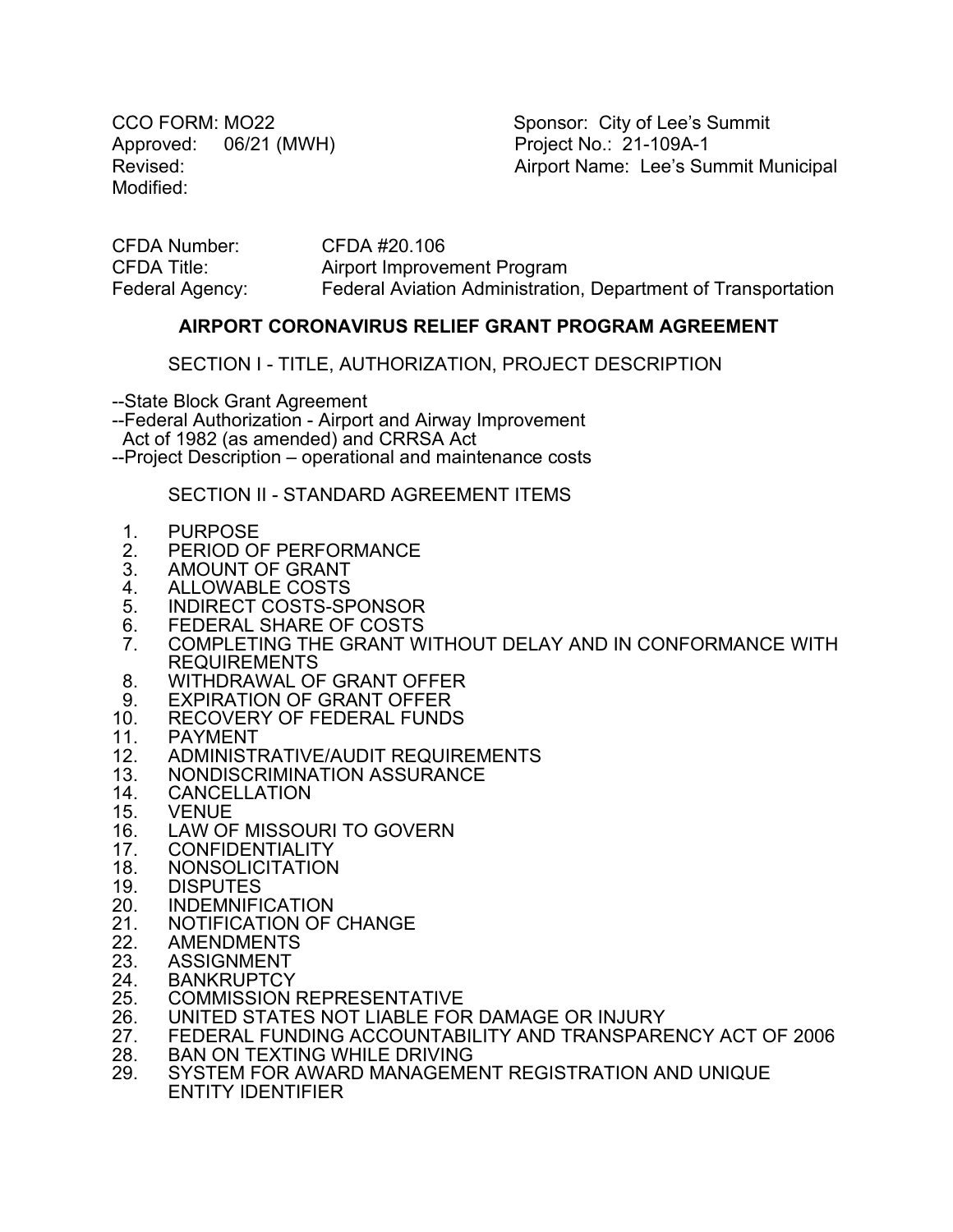- 30. SUSPENSION OR DEBARMENT<br>31. TRAFFICKING IN PERSONS
- 31. TRAFFICKING IN PERSONS<br>32. REQUIRED FEDERAL PROV
- 32. REQUIRED FEDERAL PROVISIONS<br>33. EMPLOYEE PROTECTION FROM RE
- 33. EMPLOYEE PROTECTION FROM REPRISAL<br>34. BUY AMERICAN
- 34. BUY AMERICAN<br>35. LIMITATIONS
- 35. LIMITATIONS<br>36. AIR AND WAT
- 36. AIR AND WATER QUALITY<br>37. FACE COVERINGS POLICY
- 37. FACE COVERINGS POLICY<br>38. FINANCIAL REPORTING AN
- 38. FINANCIAL REPORTING AND PAYMENT REQUIREMENTS<br>39. CRRSA ACT GRANT ASSURANCES
- 39. CRRSA ACT GRANT ASSURANCES<br>40. EQUIPMENT OR VEHICLE REPLACE
- 40. EQUIPMENT OR VEHICLE REPLACEMENT<br>41. EQUIPMENT ACQUISITION
- 41. EQUIPMENT ACQUISITION<br>42. LOW EMISSION SYSTEMS
- 42. LOW EMISSION SYSTEMS<br>43. UTILITIES PRORATION
- 43. UTILITIES PRORATION<br>44. UTILITY RELOCATION I
- UTILITY RELOCATION IN GRANT

SECTION III – GRANT ACCEPTANCE

--Signature by sponsor constitutes acceptance of grant terms and conditions. Failure to comply with grant requirements will jeopardize funding eligibility. --Certificate of sponsor's attorney

EXHIBIT A – CRRSA ACT ASSURANCES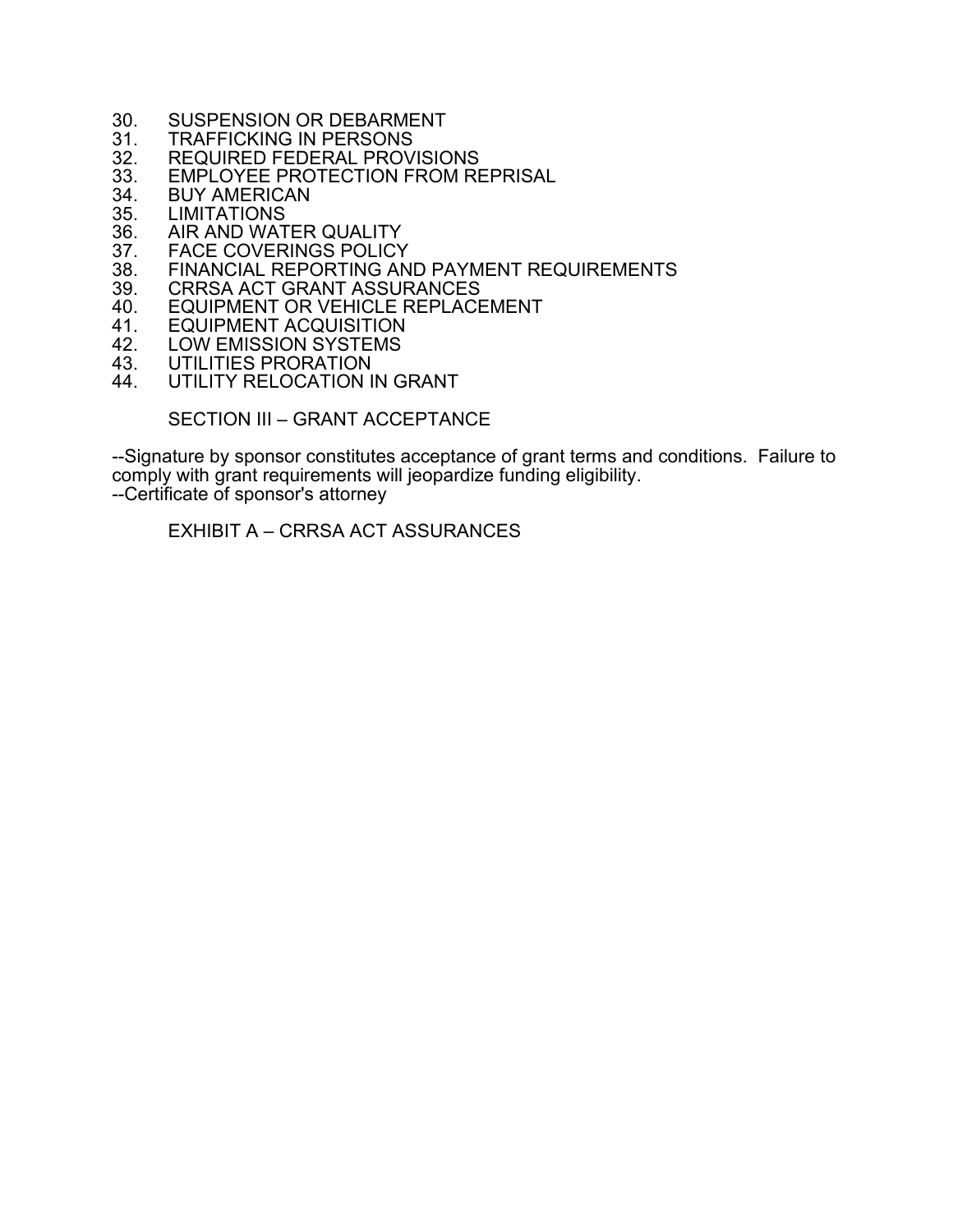Sponsor: City of Lee's Summit Project No.: 21-109A-1 Airport Name: Lee's Summit Municipal

CFDA Number: CFDA #20.106 CFDA Title: Airport Improvement Program Federal Agency: Federal Aviation Administration, Department of Transportation

#### **MISSOURI HIGHWAYS AND TRANSPORTATION COMMISSION AIRPORT CORONAVIRUS RELIEF GRANT PROGRAM AGREEMENT**

THIS GRANT AGREEMENT is entered into by the Missouri Highways and Transportation Commission (hereinafter, "Commission") and the City of Lee's Summit<br>(hereinafter. "Sponsor"). Reference will also be made to the Federal Aviation Reference will also be made to the Federal Aviation Administration (hereinafter, "FAA").

#### WITNESSETH:

WHEREAS, Section 116 of the federal Airport and Airway Safety and Capacity Expansion Act of 1987 amended the previous Act of 1982 by adding new section 534 entitled "State Block Grant Pilot Program", (Title 49 United States Code (U.S.C.) Section 47128); and

WHEREAS, the Federal Aviation Reauthorization Act of 1996 declared the State Block Grant Program to be permanent; and

WHEREAS, the Commission has been selected by the FAA to administer state block grant federal funds under said program; and

WHEREAS, Title IV of Division M of Public Law 116-260, the Coronavirus Response and Relief Supplemental Appropriations Act (hereinafter, "CRRSA Act") provided General Funds to airports to be utilized for costs related to operations, personnel, cleaning, sanitization, janitorial services, combating the spread of pathogens at the airport, and debt service payments; and

WHEREAS, the Sponsor has applied to the Commission for a CRRSA Act sub grant under said program; and

WHEREAS, the Commission has agreed to award funds to the Sponsor with the understanding that such funds will be used for airport operational and maintenance expenses or debt service payments in accordance with the limitations prescribed in the CRRSA Act; and

WHEREAS, this grant is provided in accordance with the CRRSA Act, as described below, to prevent, prepare for, and respond to the coronavirus. CRRSA Act airport grant amounts to specific airports are derived by legislative formula; and

NOW, THEREFORE, in consideration of these mutual covenants, promises and representations, the parties agree as follows: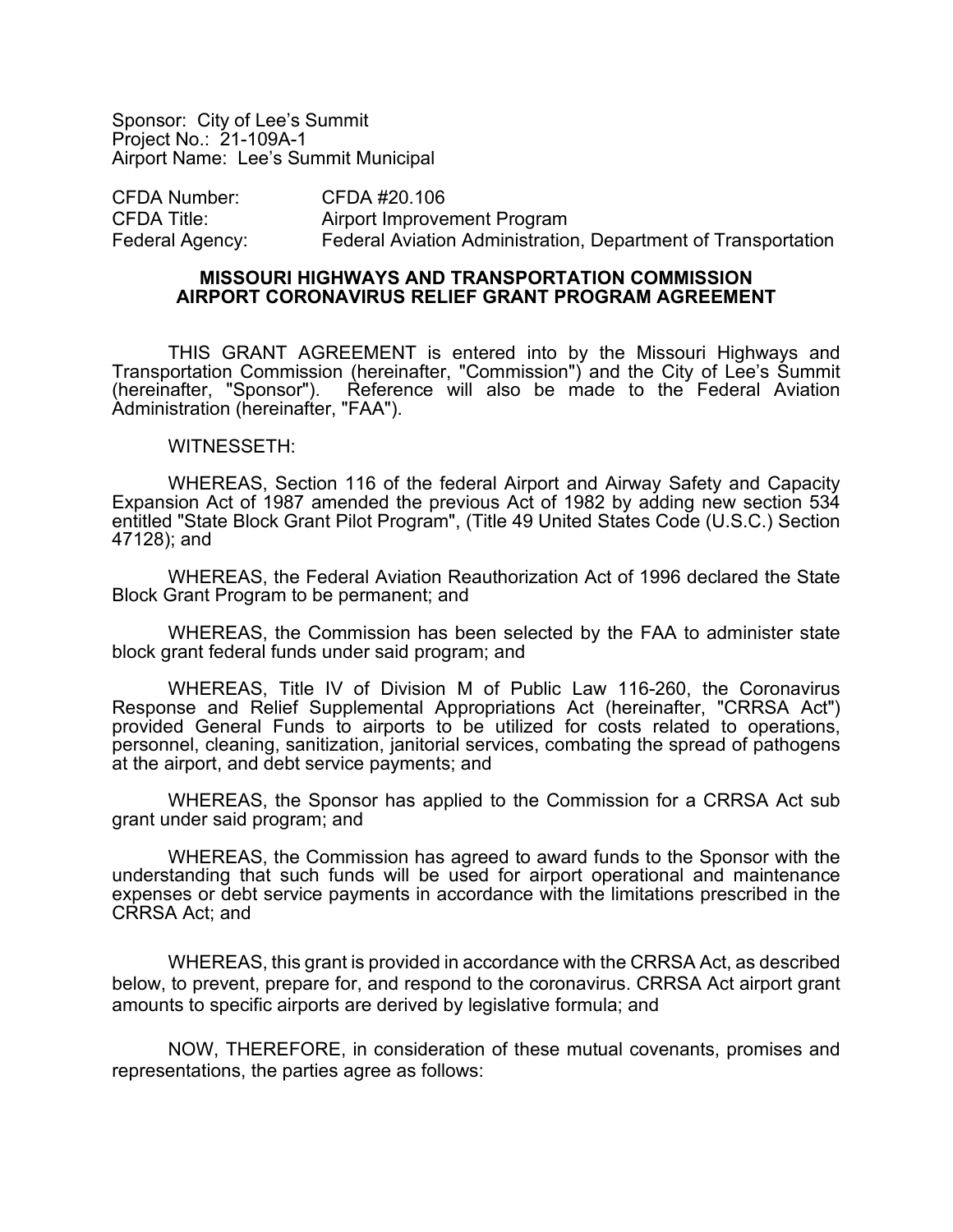(1) PURPOSE: The purpose of this Agreement is to provide CRRSA Act financial assistance to the Sponsor under the State Block Grant Program and to maintain safe and efficient airport operations. Funds provided under this Agreement must only be used for purposes directly related to the airport. Such purposes can include the reimbursement of an airport's operational and maintenance expenses or debt service payments. CARES Act Airport Grants may be used to reimburse airport operational and maintenance expenses directly related to the Airport incurred no earlier than January 20, 2020. CARES Act Airport Grants also may be used to reimburse a Sponsor's payment of debt service where such payments occur on or after December 27, 2020. Funds provided under the Agreement will be governed by the same principles that govern "airport revenue". New airport development projects not directly related to combating the spread of pathogens and approved by MoDOT on behalf of the FAA for such purposes may not be funded with this Agreement.

(2) PERIOD OF PERFORMANCE: The period of performance shall commence on the date this Agreement is executed by the parties. The end date of the period of performance is June 15, 2025, which is four (4) years (1,460 calendar days) from the date of agreement execution between the Commission and the FAA to receive this funding. The Sponsor may only charge allowable costs for obligations incurred prior to the end date of the period of performance. Unless the Commission receives a written extension from the FAA, the Sponsor must submit all Grant closeout documentation and liquidate (pay off) all obligations incurred under this award no later than one hundred twenty (120) calendar days after the end date of the period of performance (2 Code of Federal Regulations (CFR) § 200.344). The period of performance end date shall not affect, relieve or reduce Sponsor obligations and assurances that extend beyond the closeout of this Grant Agreement.

(3) AMOUNT OF GRANT: The amount of this grant is not to exceed Twenty-Three Thousand Dollars (\$23,000). The designation of this grant does not create a lump sum quantity contract, but rather only represents the amount of funding available for qualifying expenses. In no event will the Commission provide the Sponsor funding for improvements or work that are not actually performed. The release of all funding under this Agreement is subject to review and approval of all expenses to ensure that they are qualifying expenses under this program.

(4) ALLOWABLE COSTS: These funds shall not be used for any costs that the Commission and/or the FAA has determined to be ineligible or unallowable under the CRRSA Act.

(5) INDIRECT COSTS-SPONSOR: The Sponsor may charge indirect costs under this award by applying the indirect cost rate identified in the Grant Application as accepted by the Commission, to allowable costs for Sponsor direct salaries and wages only.

(6) FEDERAL SHARE OF COSTS: The United States' share of allowable Grant costs is One Hundred Percent (100%).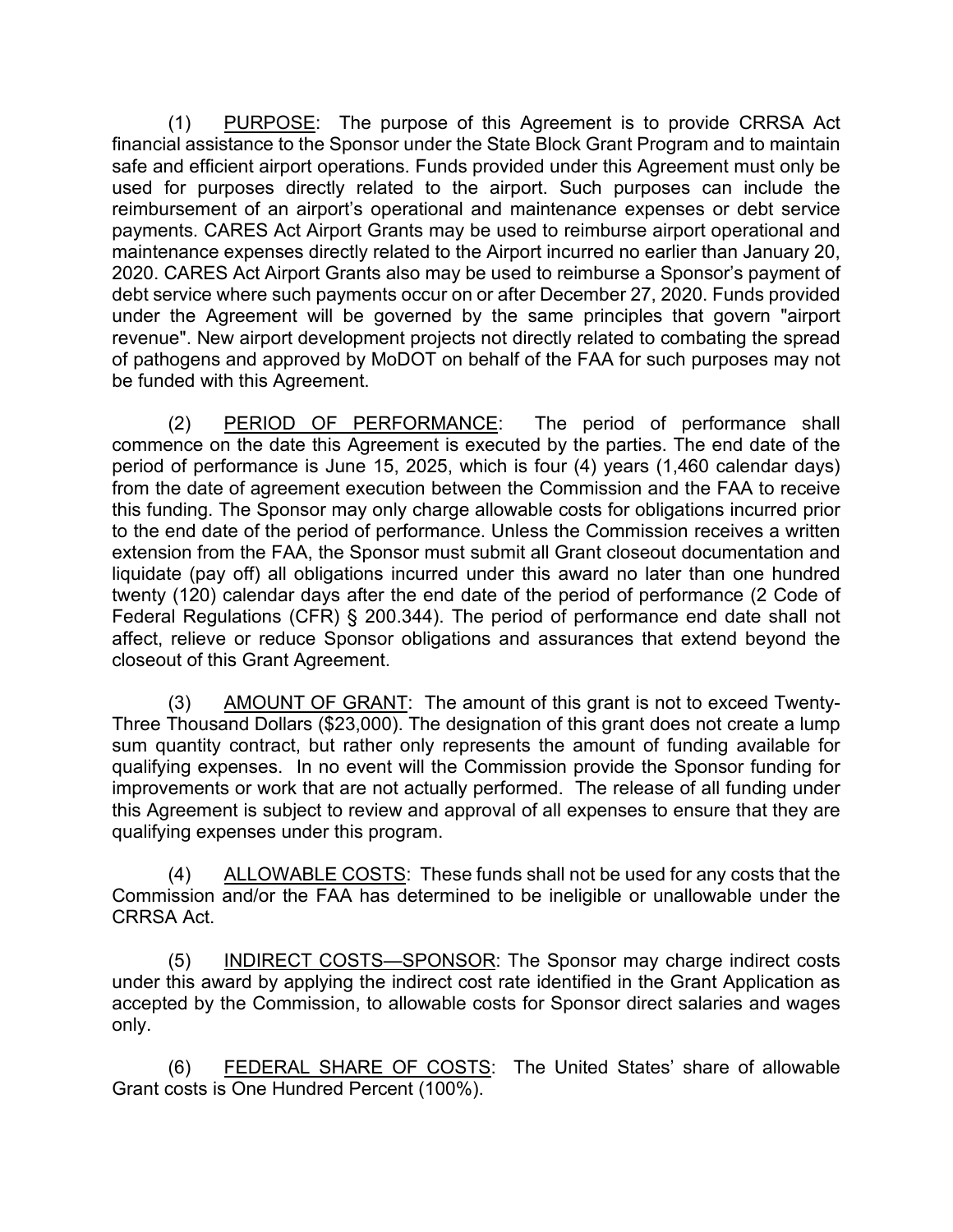(7) COMPLETING THE GRANT WITHOUT DELAY AND IN CONFORMANCE WITH REQUIREMENTS: The Sponsor must carry out and complete the Grant without undue delays and in accordance with this Agreement, the CRRSA Act, and the regulations, policies, standards and procedures of the United States Secretary of Transportation ("Secretary"). Pursuant to 2 CFR § 200.308, the Sponsor agrees to report to the Commission any disengagement from funding eligible expenses under the Grant that exceeds three (3) months or a twenty-five percent (25%) reduction in time devoted to the Agreement, and request prior approval from the Commission. The report must include a reason for the stoppage. The Sponsor agrees to comply with the attached assurances, which are labeled as Exhibit A and attached to the Agreement and incorporated herein by reference, and any addendum that may be attached hereto at a later date by mutual consent.

(8) WITHDRAWAL OF GRANT OFFER: The Commission reserves the right to amend or withdraw this grant offer at any time prior to acceptance by the Sponsor.

(9) EXPIRATION OF GRANT OFFER: This grant offer shall expire and the Commission shall not be obligated to pay any part of the costs of the project unless this grant Agreement has been executed by the Sponsor on or before October 15, 2021 or such subsequent date as may be prescribed in writing by the Commission.

(10) RECOVERY OF FEDERAL FUNDS: The Sponsor shall take all steps, including litigation if necessary, to recover federal funds spent fraudulently, wastefully, in violation of federal antitrust statutes, or misused in any other manner, including uses that violate this Agreement, the CRRSA Act, or other provisions of applicable law. For the purposes of this Agreement, the term "Federal funds" means funds, however used or dispersed by the Sponsor, that were originally paid pursuant to this or any other Federal grant agreement(s). The Sponsor shall return the recovered federal share, including funds recovered by settlement, order, or judgment, to the Commission. The Sponsor shall furnish to the Commission, upon request, all documents and records pertaining to the determination of the amount of the Federal share or to any settlement, litigation, negotiation, or other efforts taken to recover such funds. All settlements or other final positions of the Sponsor, in court or otherwise, involving the recovery of such federal share shall be approved in advance by the Commission.

(11) PAYMENT: Payments to the Sponsor are made on an advance basis. The Sponsor may request incremental payments during the course of the project or a lump sum payment upon completion of the work. The Sponsor may request payment at any time subsequent to the execution of this Agreement by both parties. Requests for reimbursement shall be supported with invoices. After the Sponsor pays incurred costs, copies of checks used to pay providers must be submitted to the Commission. The Sponsor shall comply with all Federal financial reporting requirements and payment requirements, including submittal of timely and accurate reports.

(12) ADMINISTRATIVE/AUDIT REQUIREMENTS: The Sponsor must provide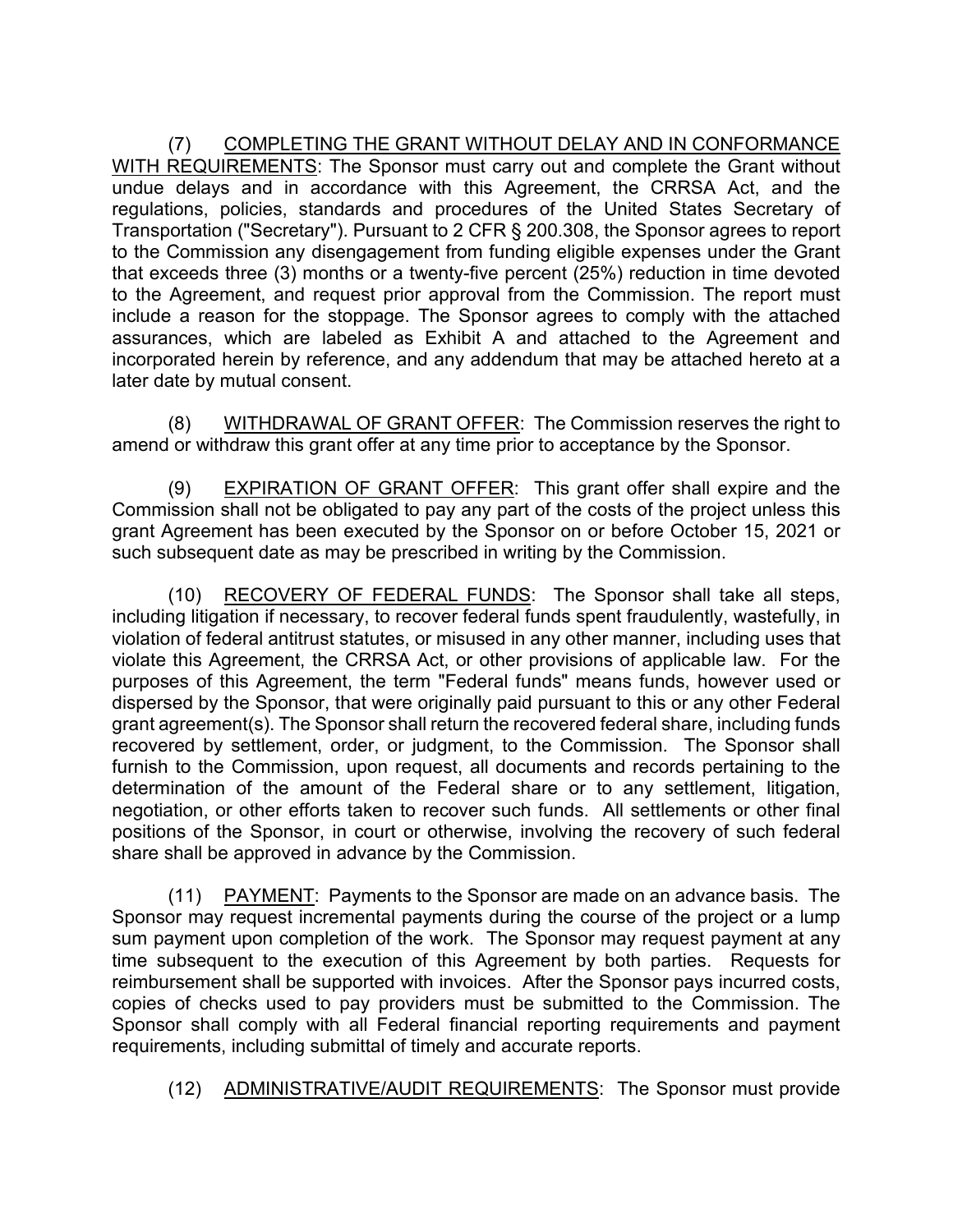for a Single Audit or program-specific audit in accordance with 2 CFR Part 200. The Sponsor must submit the audit reporting package to the Commission and shall provide one (1) copy of the completed audit to the Commission. Upon request of the FAA, the Commission and Sponsor shall provide one copy of the completed audit to the FAA.

(13) NONDISCRIMINATION ASSURANCE: With regard to work under this Agreement, the Sponsor agrees as follows:

(A) Civil Rights Statutes: The Sponsor shall comply with all state and federal statutes relating to nondiscrimination, including but not limited to Title VI and Title VII of the Civil Rights Act of 1964, as amended (42 U.S.C. 2000d and 2000e, *et seq.*), as well as any applicable titles of the Americans with Disabilities Act. In addition, if the Sponsor is providing services or operating programs on behalf of the Department or the Commission, it shall comply with all applicable provisions of Title II of the Americans with Disabilities Act.

(B) Administrative Rules: The Sponsor shall comply with the administrative rules of the United States Department of Transportation (USDOT) relative to nondiscrimination in federally-assisted programs of the USDOT (49 CFR Subtitle A, Part 21) which are herein incorporated by reference and made part of this Agreement.

(C) Nondiscrimination: The Sponsor shall not discriminate on grounds of the race, color, religion, creed, sex, disability, national origin, age or ancestry of any individual in the selection and retention of subcontractors, including procurement of materials and leases of equipment. The Sponsor shall not participate either directly or indirectly in the discrimination prohibited by 49 CFR Subtitle A, Part 21, Section 21.5, including employment practices.

(D) Solicitations for Subcontracts, Including Procurements of Material and Equipment: These assurances concerning nondiscrimination also apply to subcontractors and suppliers of the Sponsor. These apply to all solicitations either by competitive bidding or negotiation made by the Sponsor for work to be performed under a subcontract, including procurement of materials or equipment. Each potential subcontractor or supplier shall be notified by the Sponsor of the requirements of this Agreement relative to nondiscrimination on grounds of the race, color, religion, creed, sex, disability or national origin, age or ancestry of any individual.

(E) Information and Reports: The Sponsor shall provide all information and reports required by this Agreement, or orders and instructions issued pursuant thereto, and will permit access to its books, records, accounts, other sources of information and its facilities as may be determined by the Commission or the USDOT to be necessary to ascertain compliance with other contracts, orders and instructions. Where any information required of the Sponsor is in the exclusive possession of another who fails or refuses to furnish this information, the Sponsor shall so certify to the Commission or the USDOT as appropriate and shall set forth what efforts it has made to obtain the information.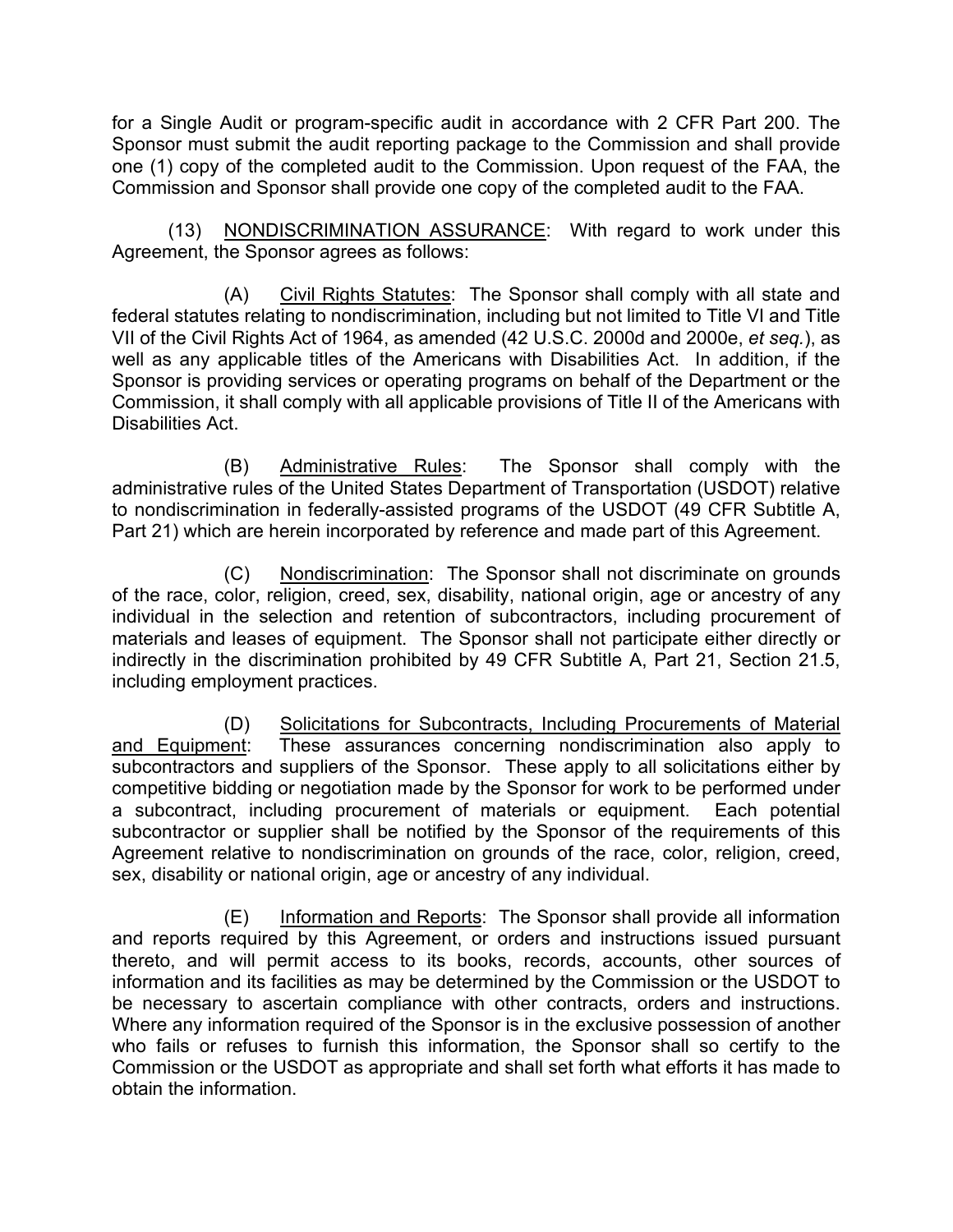(F) Sanctions for Noncompliance: In the event the Sponsor fails to comply with the nondiscrimination provisions of this Agreement, the Commission shall impose such contract sanctions as it or the USDOT may determine to be appropriate, including but not limited to:

1. Withholding of payments under this Agreement until the Sponsor complies; and/or

2. Cancellation, termination or suspension of this Agreement, in whole or in part, or both.

(G) Incorporation of Provisions: The Sponsor shall include the provisions of Paragraph (13) of this Agreement in every subcontract, including procurements of materials and leases of equipment, unless exempted by the statutes, executive order, administrative rules or instructions issued by the Commission or the USDOT. The Sponsor will take such action with respect to any subcontract or procurement as the Commission or the USDOT may direct as a means of enforcing such provisions, including sanctions for noncompliance; provided that in the event the Sponsor becomes involved or is threatened with litigation with a subcontractor or supplier as a result of such direction, the Sponsor may request the United States to enter into such litigation to protect the interests of the United States.

(14) CANCELLATION: The Commission may cancel this Agreement at any time the Sponsor breaches the contractual obligations by providing the Sponsor with written notice of cancellation. Should the Commission exercise its right to cancel the Agreement for such reasons, cancellation will become effective upon the date specified in the notice of cancellation sent to the Sponsor.

(A) Upon written notice to the Sponsor, the Commission reserves the right to suspend or terminate all or part of the grant when the Sponsor is, or has been, in violation of the terms of this Agreement. Any lack of progress that significantly endangers substantial performance of the project within the specified time shall be deemed a violation of the terms of this Agreement. The determination of lack of progress shall be solely within the discretion of the Commission. Once such determination is made, the Commission shall so notify the Sponsor in writing. Termination of any part of the grant will not invalidate obligations properly incurred by the Sponsor prior to the date of termination.

(B) The Commission shall have the right to suspend funding of the project at any time and for so long as the Sponsor fails to substantially comply with all the material terms and conditions of this Agreement. If the Commission determines that substantial noncompliance cannot be cured within thirty (30) days, then the Commission may terminate the funding for the project. If the Sponsor fails to perform its obligations in substantial accordance with the Agreement (except if the project has been terminated for the convenience of the parties) and the FAA requires the Commission to repay grant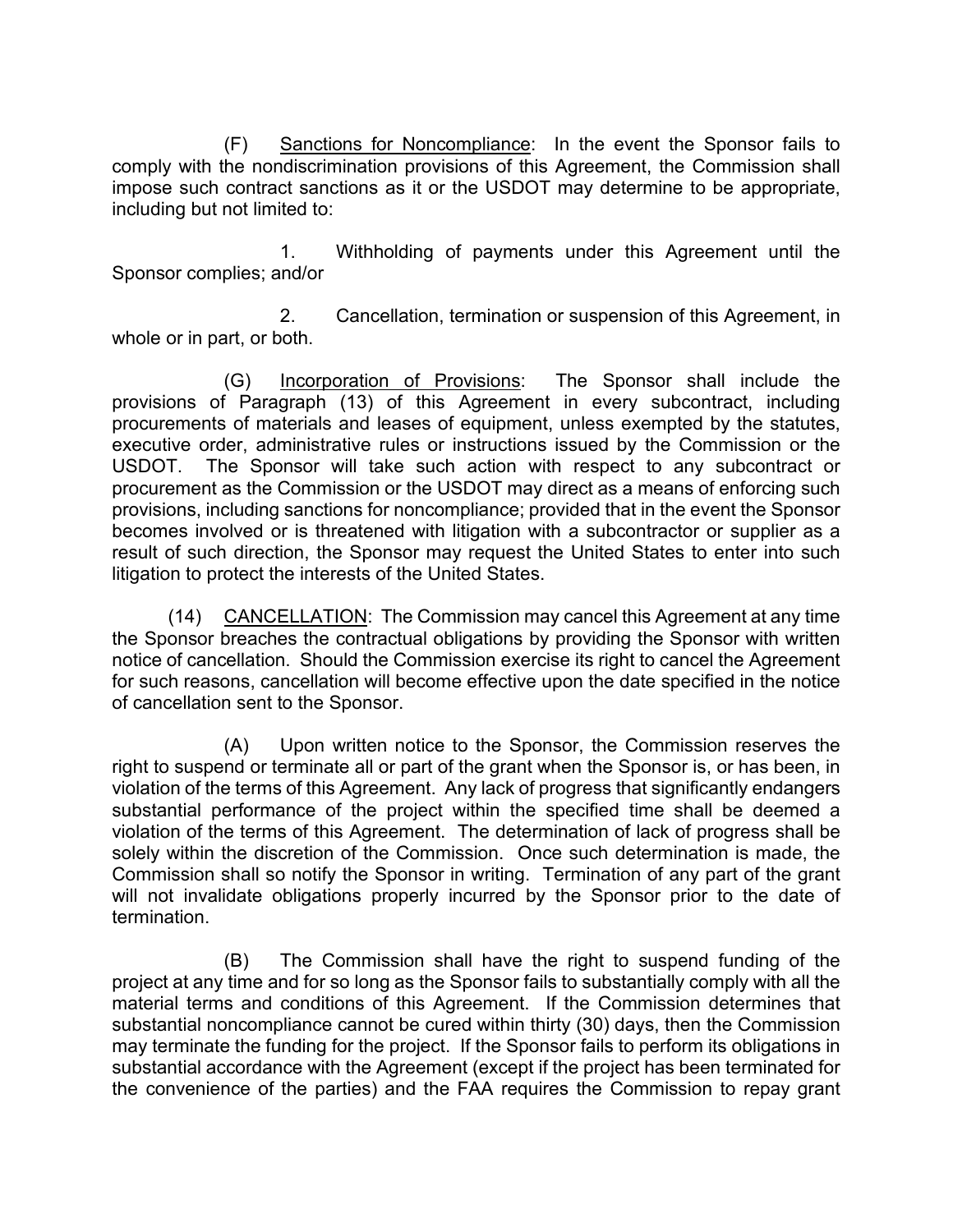funds that have already been expended by the Sponsor, then the Sponsor shall repay the Commission such federal funds.

(15) VENUE: It is agreed by the parties that any action at law, suit in equity, or other judicial proceeding to enforce or construe this Agreement, or regarding its alleged breach, shall be instituted only in the Circuit Court of Cole County, Missouri.

(16) LAW OF MISSOURI TO GOVERN: This Agreement shall be construed according to the laws of the State of Missouri. The Sponsor shall comply with all local, state and federal laws and regulations relating to the performance of this Agreement.

(17) CONFIDENTIALITY: The Sponsor shall not disclose to third parties confidential factual matter provided by the Commission except as may be required by statute, ordinance, or order of court, or as authorized by the Commission. The Sponsor shall notify the Commission immediately of any request for such information.

(18) NONSOLICITATION: The Sponsor warrants that it has not employed or retained any company or person, other than a bona fide employee working for the Sponsor, to solicit or secure this Agreement, and that it has not paid or agreed to pay any company or person, other than a bona fide employee, any fee, commission, percentage, brokerage fee, gift, or any other consideration, contingent upon or resulting from the award or making of this Agreement. For breach or violation of this warranty, the Commission shall have the right to annul this Agreement without liability, or in its discretion, to deduct from this Agreement price or consideration, or otherwise recover, the full amount of such fee, commission, percentage, brokerage fee, gift, or contingent fee.

(19) DISPUTES: Any disputes that arise under this Agreement shall be decided by the Commission or its representative.

(20) INDEMNIFICATION:

(A) To the extent allowed or imposed by law, the Sponsor shall defend, indemnify and hold harmless the Commission, including its members and department employees, from any claim or liability whether based on a claim for damages to real or personal property or to a person for any matter relating to or arising out of the Sponsor's wrongful or negligent performance of its obligations under this Agreement.

(B) The Sponsor will require any contractor procured by the Sponsor to work under this Agreement:

(1) To obtain a no cost permit from the Commission's district engineer prior to working on the Commission's right-of-way, which shall be signed by an authorized contractor representative (a permit from the Commission's district engineer will not be required for work outside of the Commission's right-of-way); and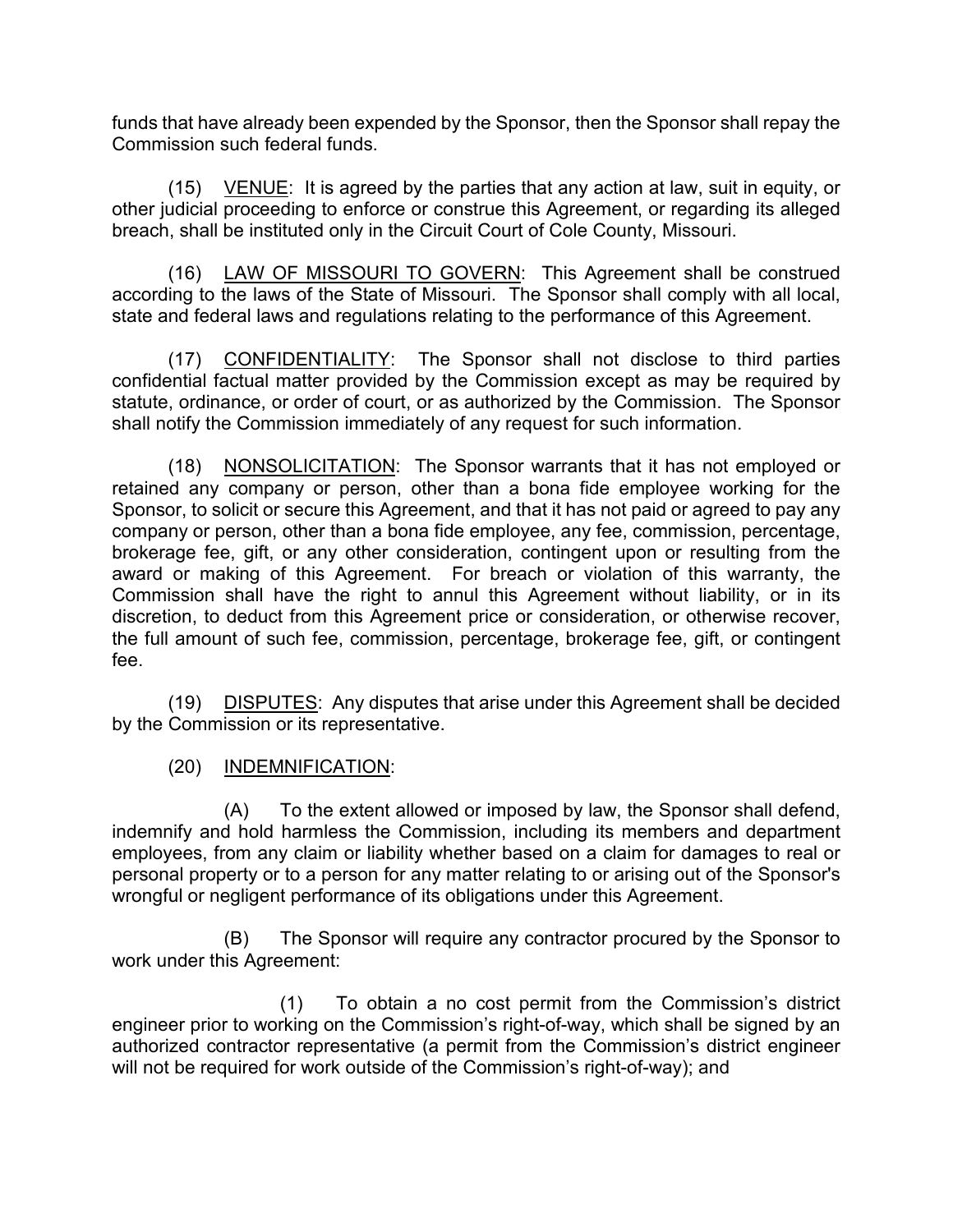(2) To carry commercial general liability insurance and commercial automobile liability insurance from a company authorized to issue insurance in Missouri, and to name the Commission, and the Missouri Department of Transportation and its employees, as additional named insureds in amounts sufficient to cover the sovereign immunity limits for Missouri public entities (\$500,000 per claimant and \$3,000,000 per occurrence) as calculated by the Missouri Department of Insurance, Financial Institutions and Professional Registration, and published annually in the Missouri Register pursuant to Section 537.610, RSMo.

(C) In no event shall the language of this Agreement constitute or be construed as a waiver or limitation for either party's rights or defenses with regard to each party's applicable sovereign, governmental, or official immunities and protections as provided by federal and state constitution or law.

(21) NOTIFICATION OF CHANGE: The Sponsor shall immediately notify the Commission of any changes in conditions or law which may significantly affect its ability to perform the project in accordance with the provisions of this Agreement. Any notice or other communication required or permitted to be given hereunder shall be in writing and shall be deemed given three (3) days after delivery by United States mail, regular mail postage prepaid, or upon receipt by personal, facsimile or electronic mail (email) delivery, addressed as follows:

| Commission:          | Amy Ludwig, Administrator of Aviation<br><b>Missouri Department of Transportation</b><br>P.O. Box 270<br>Jefferson City, MO 65102<br>(573) 526-7912<br>(573) 526-4709 FAX<br>email: amy.ludwig@modot.mo.gov |
|----------------------|-------------------------------------------------------------------------------------------------------------------------------------------------------------------------------------------------------------|
| Snonsor <sup>.</sup> | Mike Anderson                                                                                                                                                                                               |

viike Anderson Interim Deputy Director of Public Works City of Lee's Summit 220 SE Green Lee's Summit, MO 64063 (816) 969-1800 (816) 969-1809 FAX email: [mike.anderson@cityofls.net](mailto:mike.anderson@cityofls.net)

or to such other place as the parties may designate in accordance with this Agreement. To be valid, facsimile or email delivery shall be followed by delivery of the original document, or a clear and legible copy thereof, within three (3) business days of the date of the facsimile or email transmission of the document.

(22) AMENDMENTS: Any change in this Agreement, whether by modification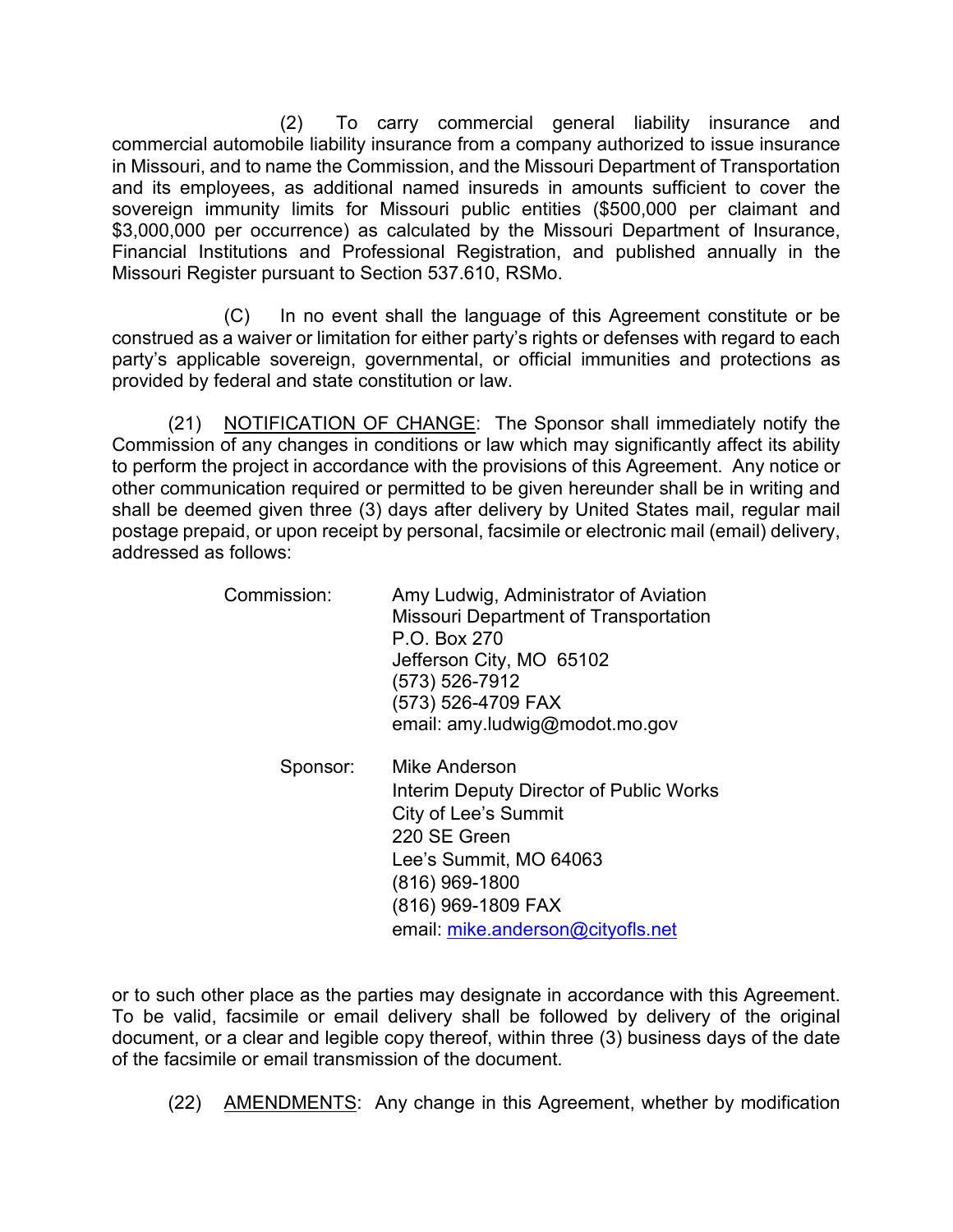or supplementation, must be accomplished by a formal contract amendment signed and approved by the duly authorized representative of the Sponsor and the Commission.

(23) ASSIGNMENT: The Sponsor shall not assign, transfer or delegate any interest in this Agreement without the prior written consent of the Commission.

(24) BANKRUPTCY: Upon filing for any bankruptcy or insolvency proceeding by or against the Sponsor, whether voluntarily, or upon the appointment of a receiver, trustee, or assignee, for the benefit of creditors, the Commission reserves the right and sole discretion to either cancel this Agreement or affirm this Agreement and hold the Sponsor responsible for damages.

(25) COMMISSION REPRESENTATIVE: The Commission's assistant chief engineer is designated as the Commission's representative for the purpose of administering the provisions of this Agreement. The Commission's representative may designate by written notice other persons having the authority to act on behalf of the Commission in furtherance of the performance of this Agreement.

(26) UNITED STATES NOT LIABLE FOR DAMAGE OR INJURY: The United States is not responsible or liable for damage to property or injury to persons which may arise from, or relate to this Agreement, including, but not limited to, any action taken by a Sponsor related to or arising from, directly or indirectly, this Agreement.

(27) FEDERAL FUNDING ACCOUNTABILITY AND TRANSPARENCY ACT OF 2006: The Sponsor shall comply with all reporting requirements of the Federal Funding Accountability and Transparency Act (FFATA) of 2006, as amended. This Agreement is subject to the award terms within 2 CFR Part 170.

# (28) BAN ON TEXTING WHILE DRIVING:

(A) In accordance with Executive Order 13513, Federal Leadership on Reducing Text Messaging While Driving, October 1, 2009, and DOT Order 3902.10, Text Messaging While Driving, December 30, 2009, the Sponsor is encouraged to:

1. Adopt and enforce workplace safety policies to decrease crashes caused by distracted drivers including policies to ban text messaging while driving when performing any work for, or on behalf of, the Federal government, including work relating to this Agreement or subgrant funded by this Agreement.

2. Conduct workplace safety initiatives in a manner commensurate with the size of the business, such as:

a. Establishment of new rules and programs or reevaluation of existing programs to prohibit text messaging while driving; and

b. Education, awareness, and other outreach to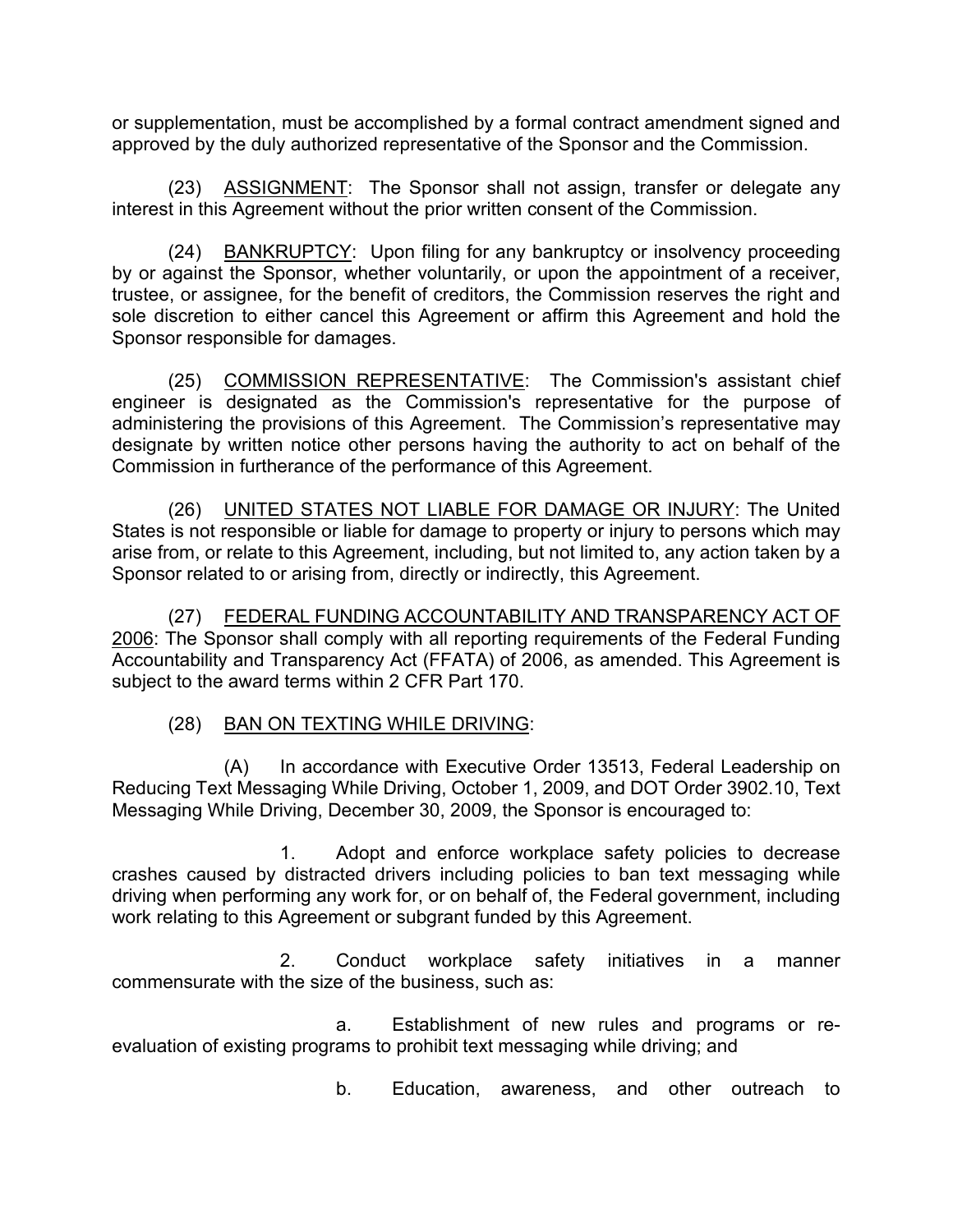employees about the safety risks associated with texting while driving.

(B) The Sponsor must insert the substance of this clause on banning texting while driving in all subgrants, contracts, and subcontracts funded by this Agreement.

# (29) SYSTEM FOR AWARD MANAGEMENT REGISTRATION AND UNIQUE ENTITY IDENTIFIER:

(A) Requirement for System for Award Management (hereinafter, "SAM"): Unless the Sponsor is exempted from this requirement under 2 CFR § 25.110, the Sponsor must maintain the currency of its information in the SAM until the Commission submits the final financial report required under this grant, or receives the final payment, whichever is later. This requires that the Sponsor review and update the information at least annually after the initial registration and more frequently if required by changes in information or another award term. Additional information about registration procedures may be found at the SAM website (currently at [http://www.sam.gov\)](http://www.sam.gov/).

(B) Unique entity identifier (hereinafter, "UEI") means a twelve (12) character alpha-numeric value used to identify a specific commercial, nonprofit or governmental entity. A UEI may be obtained from SAM.gov at https://sam.gov/SAM/pages/public/index.jsf.

(30) SUSPENSION OR DEBARMENT: When entering into a "covered transaction" as defined by 2 CFR § 180.200, the Sponsor must:

(A) Verify the non-federal entity is eligible to participate in this Federal program by:

1. Checking the excluded parties list system (EPLS) as maintained within SAM to determine if the non-federal entity is excluded or disqualified; or

2. Collecting a certification statement from the non-federal entity attesting the entity is not excluded or disqualified from participating; or

3. Adding a clause or condition to covered transactions attesting the individual or firm is not excluded or disqualified from participating.

(B) Require prime contractors to comply with 2 CFR § 180.330 when entering into lower-tier transactions (e.g. sub-contracts).

(C) Immediately disclose to the Commission whenever the Sponsor (1) learns the Sponsor has entered into a covered transaction with an ineligible entity, or (2) suspends or debars a contractor, person, or entity.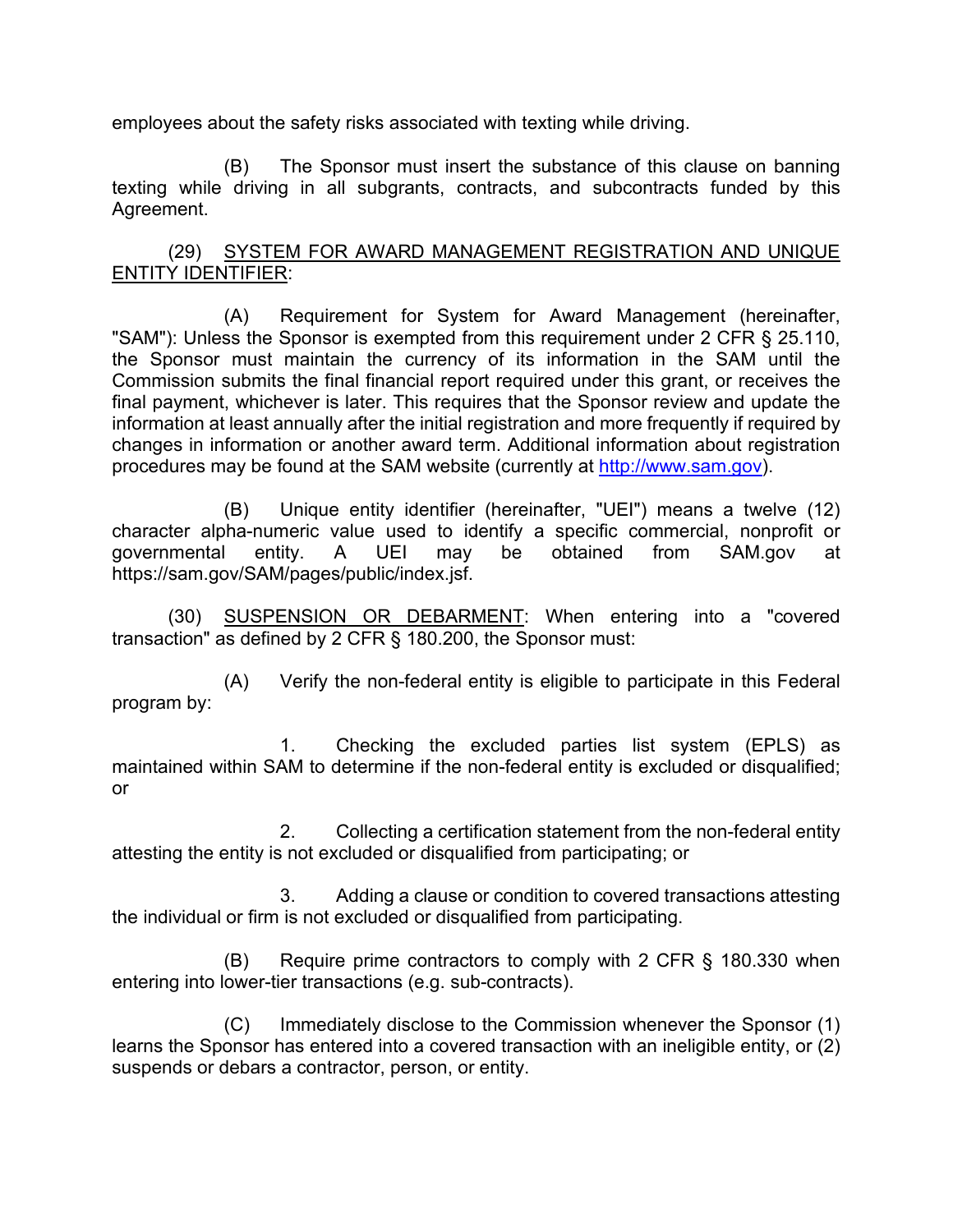(D) Insert this clause on suspension or debarment in all contracts and subcontracts that result from this Agreement.

### (31) TRAFFICKING IN PERSONS:

(A) The Sponsor as the recipient, the Sponsor's employees, subrecipients under this Agreement, and subrecipients' employees may not:

1. Engage in severe forms of trafficking in persons during the period of time that the Agreement is in effect;

2. Procure a commercial sex act that the period of time that the Agreement is in effect; or

3. Use forced labor in the performance of this Agreement or subawards under this Agreement.

(B) The Commission may unilaterally terminate this award on behalf of the FAA as the Federal awarding agency, without penalty, if the Sponsor or a subrecipient that is a private entity:

1. Is determined to have violated a prohibition in Paragraph (31)(A) of this Agreement; or

2. Has an employee who is determined by the Commission and/or FAA official authorized to terminate the Agreement to have violated a prohibition in Paragraph (31)(A)1. of this Agreement through conduct that is either:

a. Associated with performance under this Agreement; or

b. Imputed to the subrecipient using the standards and due process for imputing the conduct of an individual to an organization that are provided in 2 CFR Part 180, "OMB Guidelines to Agencies on Government-wide Debarment and Suspension (Nonprocurement)", as implemented by the FAA at 2 CFR Part 1200.

(C) The Sponsor must inform the Commission immediately of any information the Sponsor receives from any source alleging a violation of a prohibition in Paragraph (31)(A) during the time period of this Agreement.

(D) The Commission's right to terminate unilaterally that is described in Paragraph (31)(A) above:

1. Implements section 106(g) of the Trafficking Victims Protection Act of 2000 (TVPA), as amended (22 U.S.C. § 7104(g)); and

2. Is in addition to all other remedies for noncompliance that are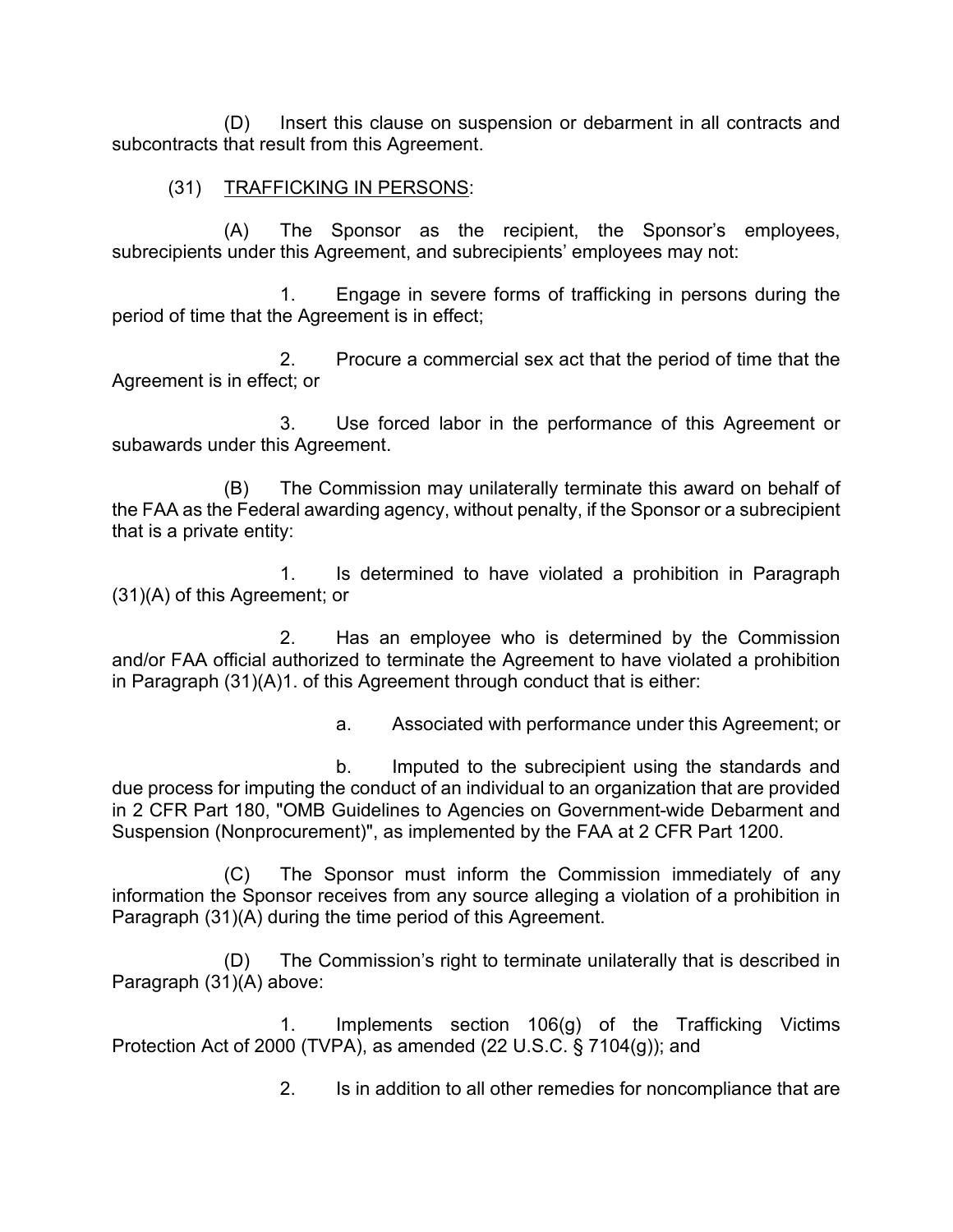available to the Commission and/or the FAA under this Agreement.

(32) REQUIRED FEDERAL PROVISIONS: The Sponsor shall incorporate all required federal contract provisions that apply to this Project in its contract documents.

# (33) EMPLOYEE PROTECTION FROM REPRISAL:

(A) Prohibition of Reprisals:

1. In accordance with 41 U.S.C. § 4712, an employee of the Sponsor or a subgrantee may not be discharged, demoted, or otherwise discriminated against as a reprisal for disclosing to a person or body described in subparagraph (A)2, information that the employee reasonably believes is evidence of:

|                                  | a.          | Gross mismanagement of a Federal grant;                     |
|----------------------------------|-------------|-------------------------------------------------------------|
|                                  | b.          | Gross waste of Federal funds;                               |
| of Federal funds;                | C.          | An abuse of authority relating to implementation or use     |
| safety; or                       | d.          | A substantial and specific danger to public health or       |
| Federal grant.                   | е.          | A violation of law, rule, or regulation related to a        |
| 2.<br>is covered are as follows: |             | The persons and bodies to which a disclosure by an employee |
| committee of Congress;           | a.          | A member of Congress or a representative of a               |
| of a grant program;              | b.          | An Inspector General;                                       |
|                                  | C.          | The Government Accountability Office;                       |
|                                  | d.          | A Federal office or employee responsible for oversight      |
|                                  | $e_{\cdot}$ | A court or grand jury;                                      |
|                                  | f.          | A management office of the Sponsor or subgrantee; or        |
|                                  | g.          | A Federal or State regulatory enforcement agency.           |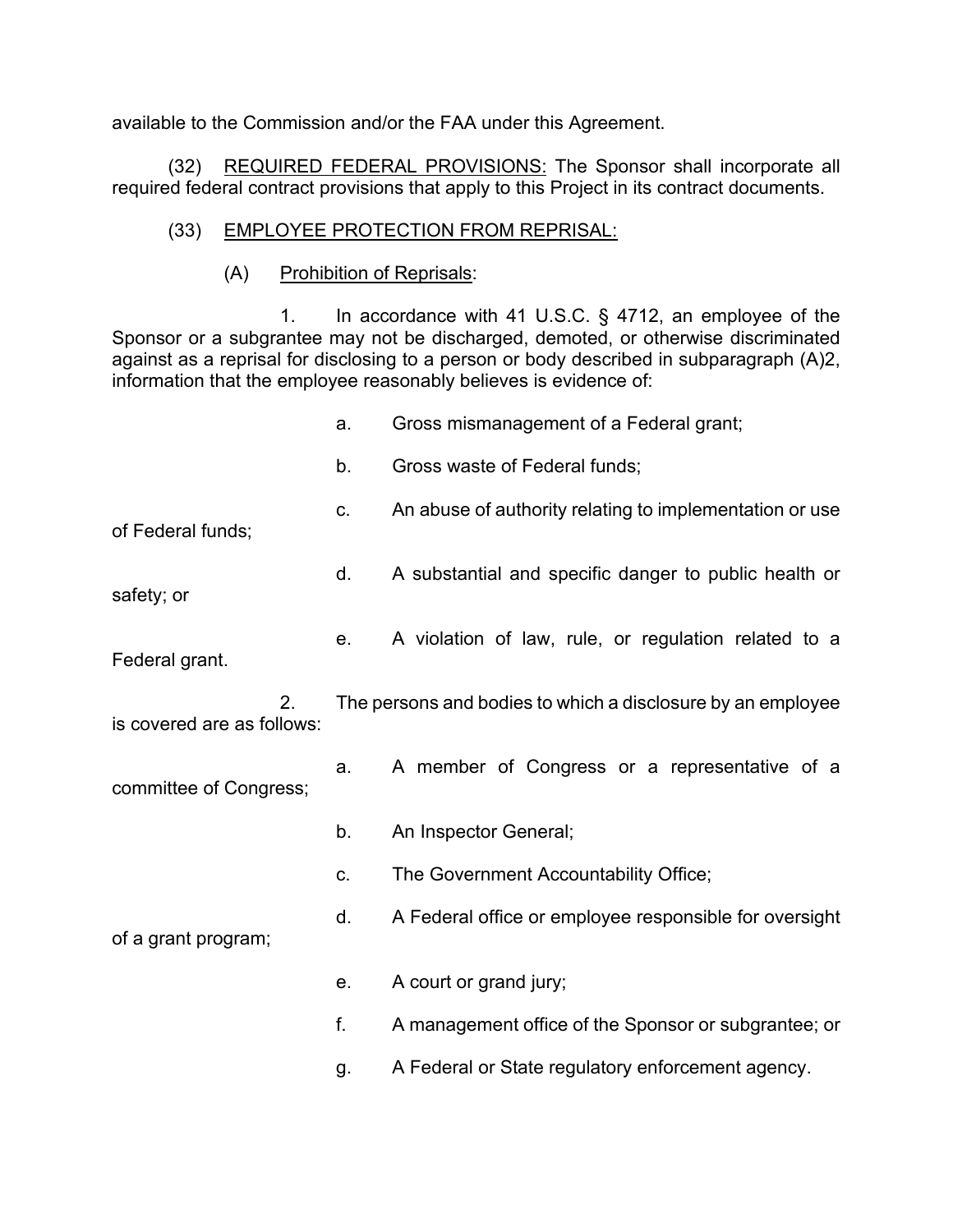(B) Submission of Complaint: A person who believes that they have been subjected to a reprisal prohibited by Paragraph (33)(A) of this Agreement may submit a complaint regarding the reprisal to the Office of Inspector General for the USDOT.

(C) Time Limitation for Submittal of a Complaint: A complaint may not be brought under this subsection more than three  $(3)$  years after the date on which the alleged reprisal took place.

(D) Required Actions of the Inspector General: Actions, limitations, and exceptions of the Inspector General's office are established under 41 U.S.C. § 4712(b).

(E) Assumption of Rights to Civil Remedy: Upon receipt of an explanation of a decision not to conduct or continue an investigation by the Office of Inspector General, the person submitting a complaint assumes the right to a civil remedy under 41 U.S.C. § 4712(c).

(34) BUY AMERICAN: Unless otherwise approved in advance by the FAA, in accordance with 49 U.S.C. § 50101, the Sponsor will not acquire or permit any contractor or subcontractor to acquire any steel or manufactured goods produced outside the United States to be used for any permitted use for which funds are provided under this Agreement. The Sponsor will include a provision implementing Buy American in every contract and subcontract issued under this Agreement.

(35) LIMITATIONS: Nothing provided herein shall be constructed to limit, cancel, annul, or modify the terms of any Federal grant agreement(s), including all terms and assurances related thereto, that have been entered into by the Sponsor and the Commission prior to the date of this Agreement.

(36) AIR AND WATER QUALITY: The Sponsor is required to comply with all applicable air and water quality standards for all projects funded pursuant to this Agreement. If the Sponsor fails to comply with this requirement, the Commission may suspend, cancel, or terminate this Agreement.

(37) FACE COVERINGS POLICY: The Sponsor agrees to implement a facecovering (mask) policy to combat the spread of pathogens. This policy must include a requirement that all persons wear a mask, in accordance with Centers for Disease Control (CDC) and Transportation Security Administration (TSA) requirements, as applicable, at all times while in all public areas of the airport property, except to the extent exempted under those requirements. This special condition requires the Sponsor continue to require masks until Executive Order 13998, Promoting COVID-19 Safety in Domestic and International Travel, is no longer effective.

(38) FINANCIAL REPORTING AND PAYMENT REQUIREMENTS: The Commission and Sponsor will comply with all Federal financial reporting requirements and payment requirements, including submittal of timely and accurate reports.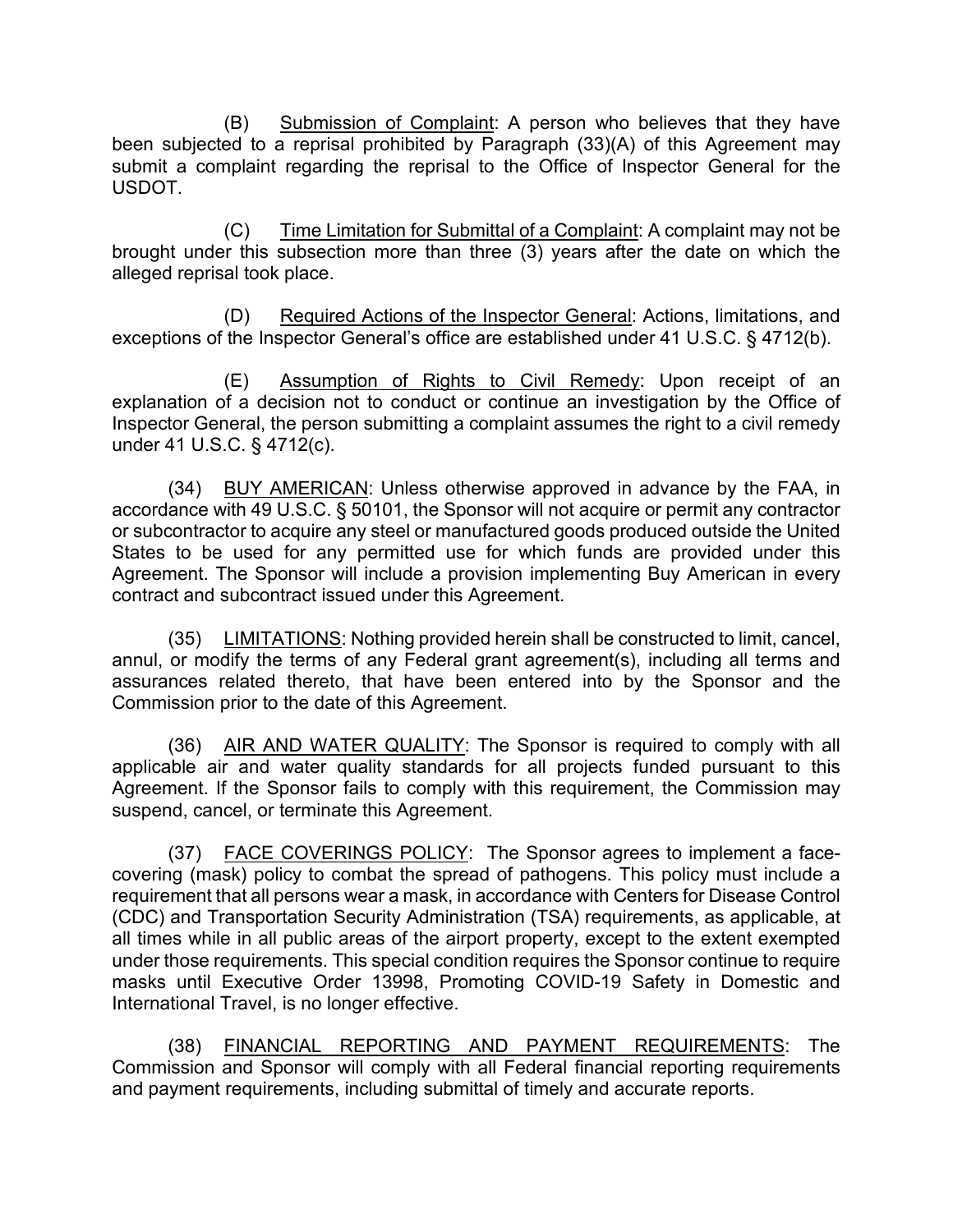(39) CRRSA ACT GRANT ASSURANCES: CRRSA Act grant assurances are attached to this Agreement. The Sponsor shall comply with these assurances to accomplish the requirements of this Agreement. The CRRSA Act grant assurances are hereby provided to the Sponsor as Exhibit A and incorporated into and made part of this Agreement.

(40) EQUIPMENT OR VEHICLE REPLACEMENT: The Sponsor agrees to treat the proceeds from the trade-in or sale of equipment being replaced with these funds as airport revenue.

(41) EQUIPMENT ACQUISITION: The Sponsor agrees that for any equipment acquired with funds provided by this Agreement, such equipment shall be used solely for purposes directly related to the Airport.

(42) LOW EMISSION SYSTEMS: The Sponsor agrees that vehicles and equipment acquired with funds provided in this grant:

(A) Will be maintained and used at the Airport for which they were purchased; and

(B) Will not be transferred, relocated, or used at another Airport without the advance consent of the Commission on behalf of the FAA.

The Sponsor further agrees that it will maintain annual records on individual vehicles and equipment, project expenses, cost effectiveness, and emission reductions.

(43) UTILITIES PRORATION: For purposes of computing the United States' share of the allowable airport operations and maintenance costs, the allowable costs of utilities incurred by the Sponsor to operate and maintain the Airport included in this Agreement must not exceed the percent attributable to the capital or operating costs of the Airport.

(44) UTILITY RELOCATION IN GRANT: The Sponsor understands and agrees that:

(A) The Commission will not participate in the cost of any utility relocation unless and until the Sponsor has submitted evidence satisfactory to the Commission that the Sponsor is legally responsible for payment of such costs;

(B) CRRSA Act funding participation is limited to those utilities located on-airport or off-airport only where the Sponsor has an easement for the utility; and

(C) The utilities must serve a purpose directly related to the Airport.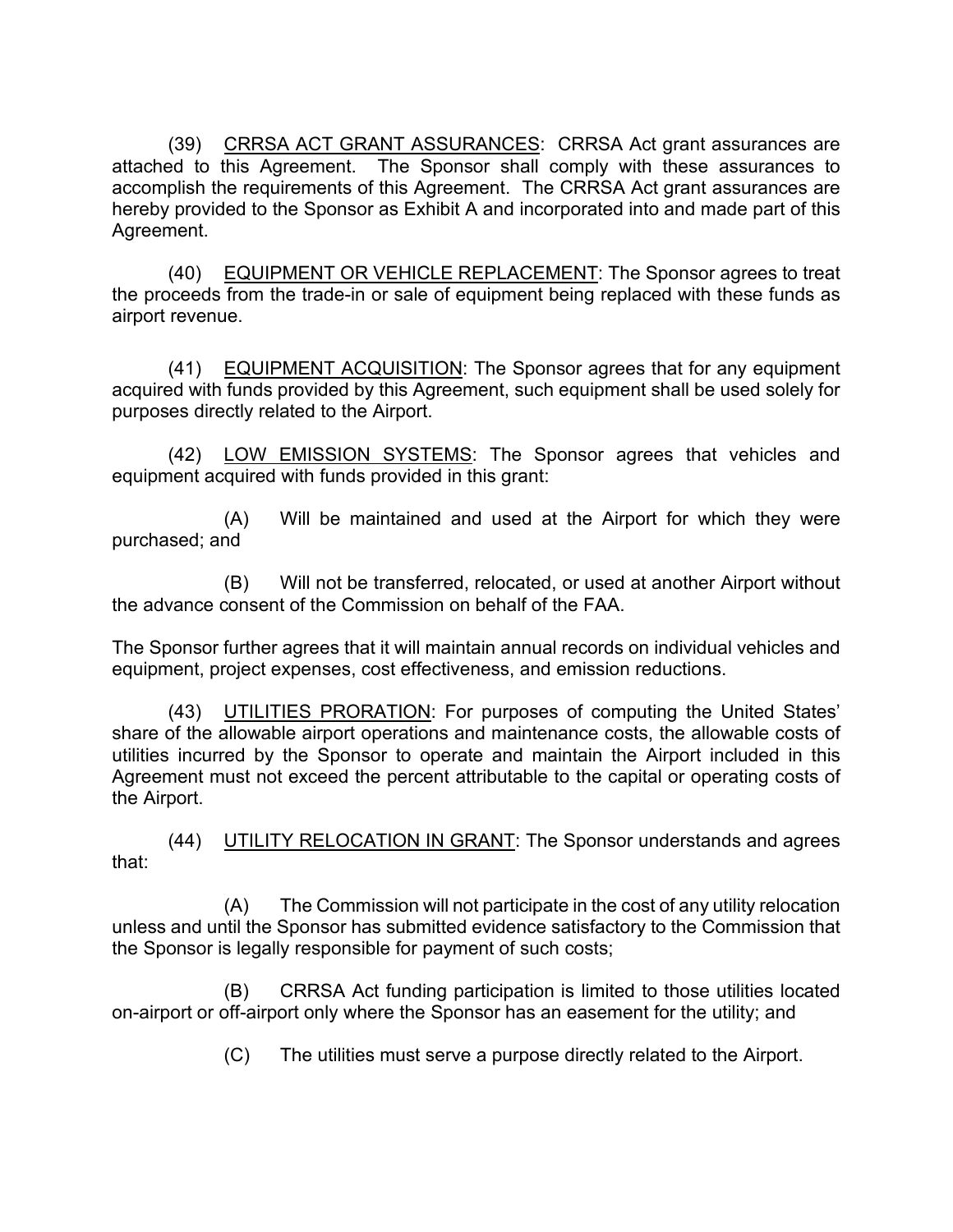IN WITNESS WHEREOF, the parties have entered into and accepted this Agreement on the last date written below.

|                                                           | Executed by the Sponsor this ______ day of ___________________, 20___.  |
|-----------------------------------------------------------|-------------------------------------------------------------------------|
|                                                           | Executed by the Commission this _____ day of _________________, 20____. |
| <b>MISSOURI HIGHWAYS AND</b><br>TRANSPORTATION COMMISSION | <b>CITY OF LEE'S SUMMIT</b>                                             |
|                                                           |                                                                         |
|                                                           |                                                                         |
|                                                           |                                                                         |
| Attest:                                                   | Attest:                                                                 |
| Secretary to the Commission                               |                                                                         |
|                                                           |                                                                         |
| Approved as to Form:                                      |                                                                         |

Commission Counsel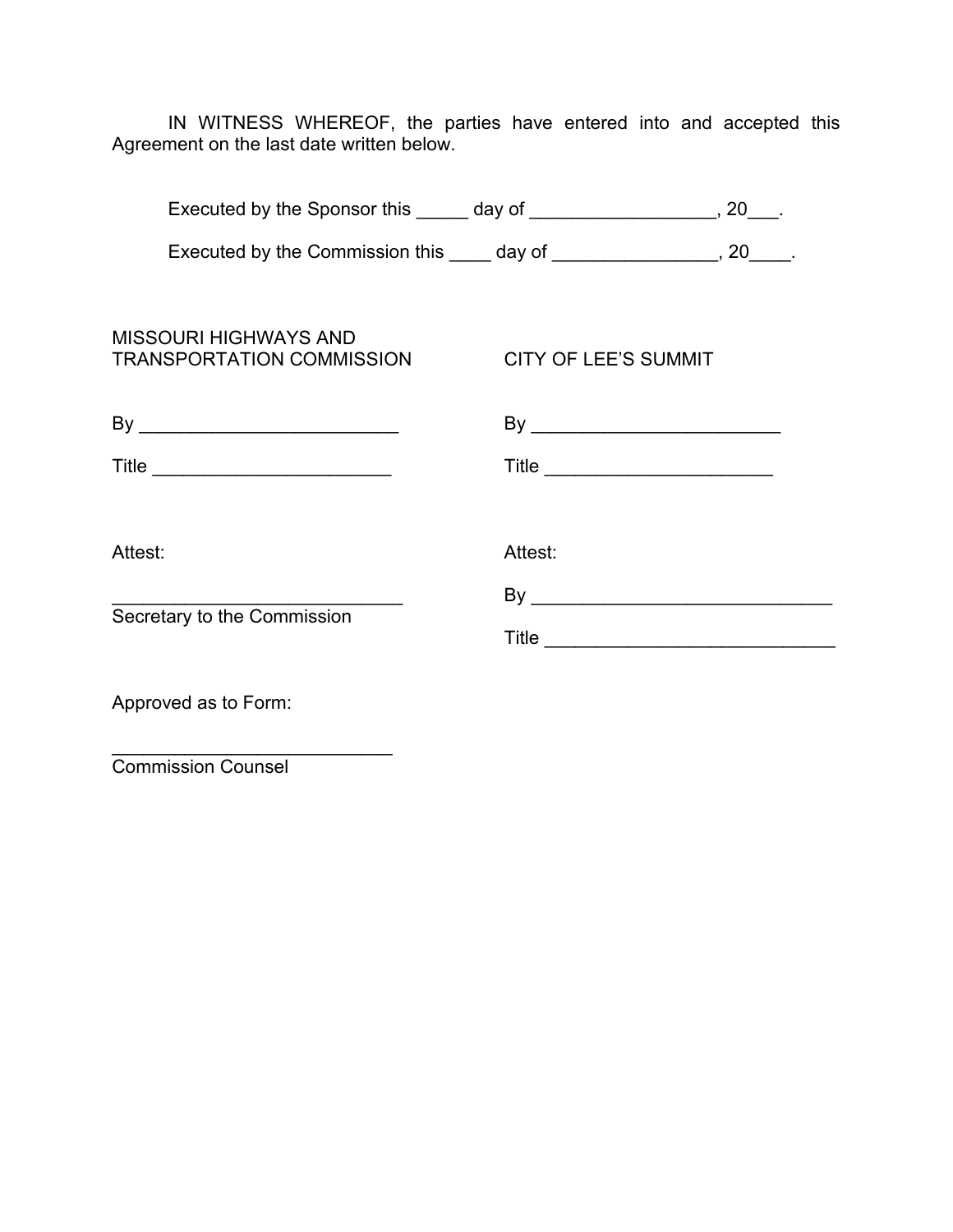### CERTIFICATE OF SPONSOR'S ATTORNEY

I, \_\_\_\_\_\_\_\_\_\_\_\_\_\_\_\_\_\_\_\_\_\_\_\_\_\_\_\_\_\_\_, acting as attorney for the Sponsor, do hereby certify that in my opinion, the Sponsor is empowered to enter into the foregoing grant Agreement under the laws of the State of Missouri. Further, I have examined the foregoing grant Agreement, and the actions taken by said Sponsor and Sponsor's official representative have been duly authorized and the execution thereof is in all respects due and proper and in accordance with the laws of the said state and the CRRSA Act. The Sponsor understands funding made available under this grant Agreement may only be used to reimburse for airport operational and maintenance expenses, and debt service payments. The Sponsor further understands it may submit a separate request to use funds for new airport/project development purposes, subject to additional terms, conditions, and assurances. Further, it is my opinion that the said grant Agreement constitutes a legal and binding obligation of the Sponsor in accordance with the terms thereof.

SPONSOR: City of Lee's Summit

Name of Sponsor's Attorney (typed)

\_\_\_\_\_\_\_\_\_\_\_\_\_\_\_\_\_\_\_\_\_\_\_\_\_\_\_\_\_\_\_\_

\_\_\_\_\_\_\_\_\_\_\_\_\_\_\_\_\_\_\_\_\_\_\_\_\_\_\_\_\_\_\_\_ Signature of Sponsor's Attorney

Date \_\_\_\_\_\_\_\_\_\_\_\_\_\_\_\_\_\_\_\_\_\_\_\_\_\_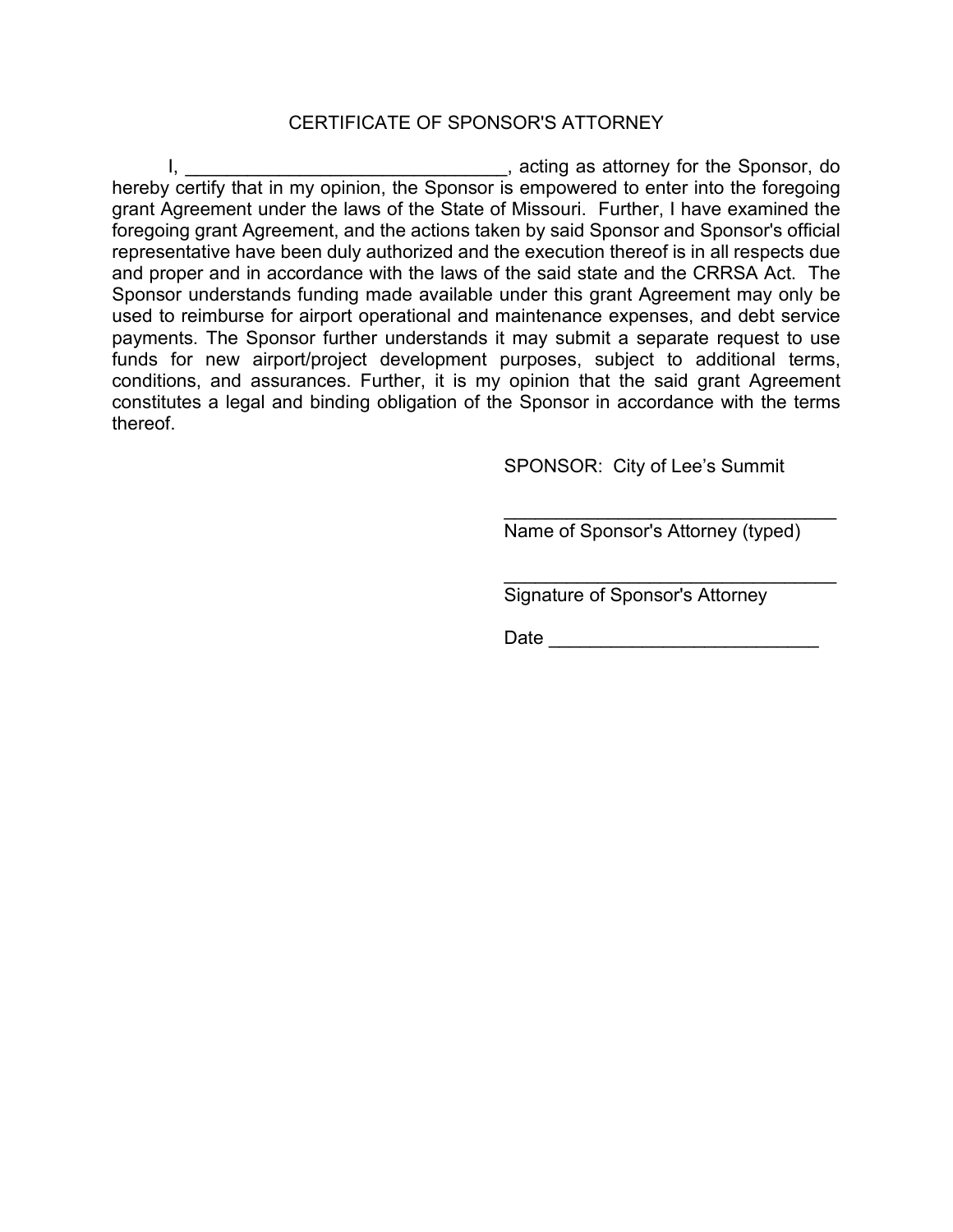# **EXHIBIT A AIRPORT CORONAVIRUS RELIEF GRANT PROGRAM (ACRGP) ASSURANCES**

**AIRPORT SPONSORS**

#### **A. General.**

- 1. These Airport Coronavirus Relief Grant Program (ACRGP) Assurances are required to be submitted as part of the application by sponsors requesting funds under the provisions of the Coronavirus Relief and Relief Supplemental Appropriations Act of 2020 (CRRSA Act or "the Act"), Public Law Number, Public Law 116-260. As used herein, the term "public agency sponsor" means a public agency with control of a public-use airport; the term "private sponsor" means a private owner of a public-use airport; and the term "sponsor" includes both public agency sponsors and private sponsors.
- 2. Upon acceptance of this ACRGP State Block Grant subaward offer by the sponsor, these assurances are incorporated into and become part of this Grant Agreement.

#### **B. Sponsor Certification.**

The Sponsor hereby assures and certifies, with respect to this ACRGP Grant that:

It will comply with all applicable Federal laws, regulations, executive orders, policies, guidelines, and requirements as they relate to the application, acceptance, and use of Federal funds for this ACRGP Grant including but not limited to the following:

#### **FEDERAL LEGISLATION**

- a. 49 U.S.C. Chapter 471, as applicable
- b. Davis-Bacon Act 40 U.S.C. 276(a), et. seq.
- c. Federal Fair Labor Standards Act 29 U.S.C. 201, et seq.
- d. Hatch Act 5 U.S.C. 1501, et seq. $<sup>2</sup>$ </sup>
- e. Uniform Relocation Assistance and Real Property Acquisition Policies Act of 1970 Title 42 U.S.C. 4601, et seq.
- f. National Historic Preservation Act of 1966 Section 106 16 U.S.C. 470(f).
- g. Archeological and Historic Preservation Act of 1974 16 U.S.C. 469 through 469c.
- h. Native Americans Grave Repatriation Act 25 U.S.C. Section 3001, et seq.
- i. Clean Air Act, P.L. 90-148, as amended.
- j. Coastal Zone Management Act, P.L. 93-205, as amended.
- k. Flood Disaster Protection Act of 1973 Section 102(a) 42 U.S.C. 4012a.
- l. Title 49, U.S.C., Section 303, (formerly known as Section 4(f)).
- m. Rehabilitation Act of 1973 29 U.S.C. 794.
- n. Title VI of the Civil Rights Act of 1964 (42 U.S.C. § 2000d et seq., 78 stat. 252) (prohibits discrimination on the basis of race, color, national origin).
- o. Americans with Disabilities Act of 1990, as amended, (42 U.S.C. § 12101 et seq.), prohibits discrimination on the basis of disability).
- p. Age Discrimination Act of 1975 42 U.S.C. 6101, et seq.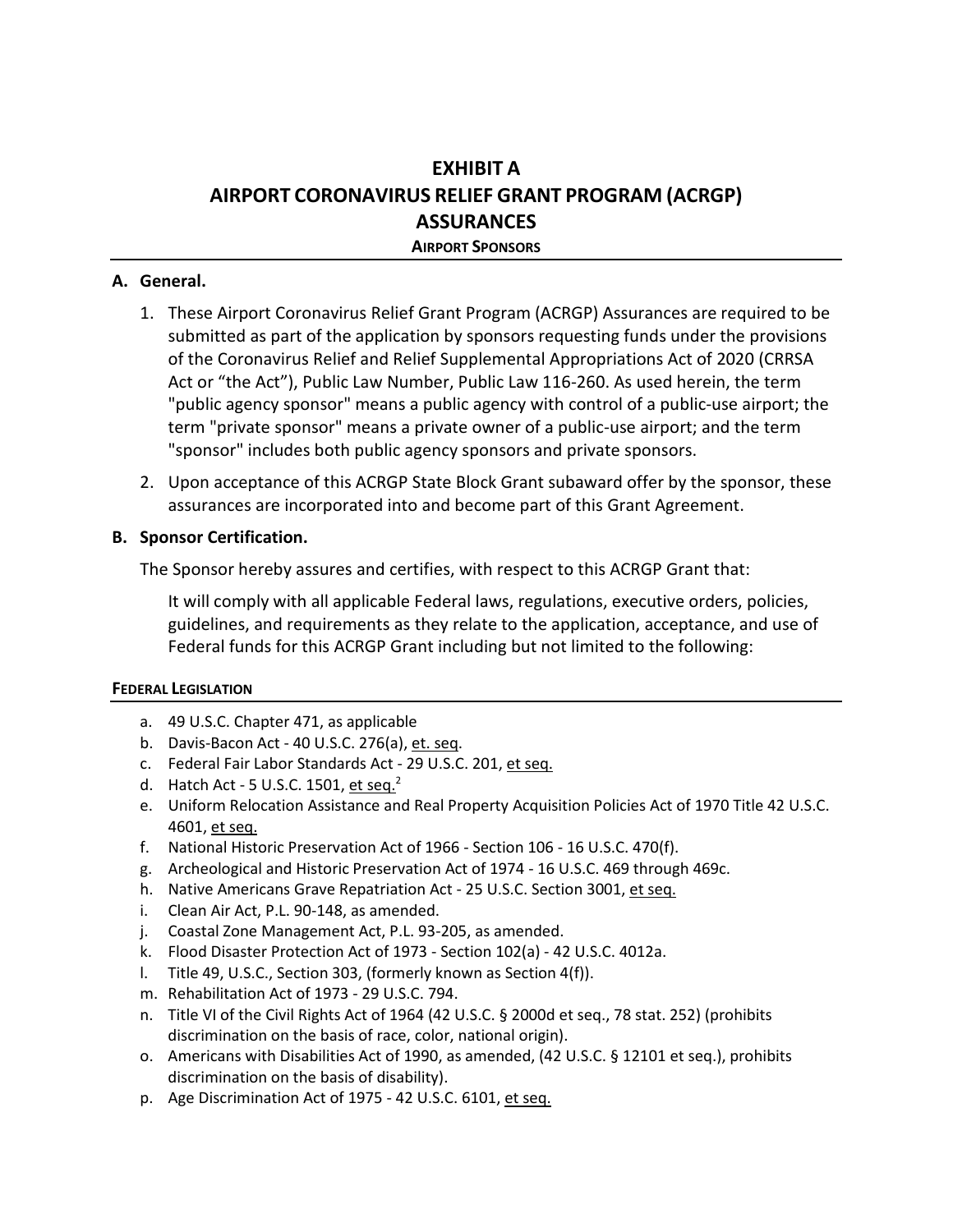- q. American Indian Religious Freedom Act, P.L. 95-341, as amended.
- r. Architectural Barriers Act of 1968 42 U.S.C. 4151, et seq.
- s. Power plant and Industrial Fuel Use Act of 1978 Section 403- 2 U.S.C. 8373.
- t. Contract Work Hours and Safety Standards Act 40 U.S.C. 327, et seq.
- u. Copeland Anti-kickback Act 18 U.S.C. 874.1.
- v. National Environmental Policy Act of 1969 42 U.S.C. 4321, et seq.
- w. Wild and Scenic Rivers Act, P.L. 90-542, as amended.
- x. Single Audit Act of 1984 31 U.S.C. 7501, et seq.  $2^2$
- y. Drug-Free Workplace Act of 1988 41 U.S.C. 702 through 706.
- z. The Federal Funding Accountability and Transparency Act of 2006, as amended (Pub. L. 109-282, as amended by section 6202 of Pub. L. 110-252).

#### **EXECUTIVE ORDERS**

- a. Executive Order 11246 Equal Employment Opportunity
- b. Executive Order 11990 Protection of Wetlands
- c. Executive Order 11998 Flood Plain Management
- d. Executive Order 12372 Intergovernmental Review of Federal Programs
- e. Executive Order 12699 Seismic Safety of Federal and Federally Assisted New Building Construction
- f. Executive Order 12898 Environmental Justice
- g. Executive Order 14005 Ensuring the Future Is Made in All of America by All of America's Workers.

#### **FEDERAL REGULATIONS**

- a. 2 CFR Part 180 OMB Guidelines to Agencies on Governmentwide Debarment and Suspension (Nonprocurement).
- b. 2 CFR Part 200 Uniform Administrative Requirements, Cost Principles, and Audit Requirements for Federal Awards.  $3, 4$
- c. 2 CFR Part 1200 Nonprocurement Suspension and Debarment.
- d. 28 CFR Part 35 Discrimination on the Basis of Disability in State and Local Government Services.
- e. 28 CFR § 50.3 U.S. Department of Justice Guidelines for Enforcement of Title VI of the Civil Rights Act of 1964.
- f. 29 CFR Part 1 Procedures for predetermination of wage rates.<sup>1</sup>
- g. 29 CFR Part 3 Contractors and subcontractors on public building or public work financed in whole or part by loans or grants from the United States.<sup>1</sup>
- h. 29 CFR Part 5 Labor standards provisions applicable to contracts covering Federally financed and assisted construction (also labor standards provisions applicable to non-construction contracts subject to the Contract Work Hours and Safety Standards Act). <sup>1</sup>
- i. 41 CFR Part 60 Office of Federal Contract Compliance Programs, Equal Employment Opportunity, Department of Labor (Federal and Federally assisted contracting requirements).<sup>1</sup>
- j. 49 CFR Part 20 New restrictions on lobbying.
- k. 49 CFR Part 21 Nondiscrimination in Federally-assisted programs of the Department of Transportation - effectuation of Title VI of the Civil Rights Act of 1964.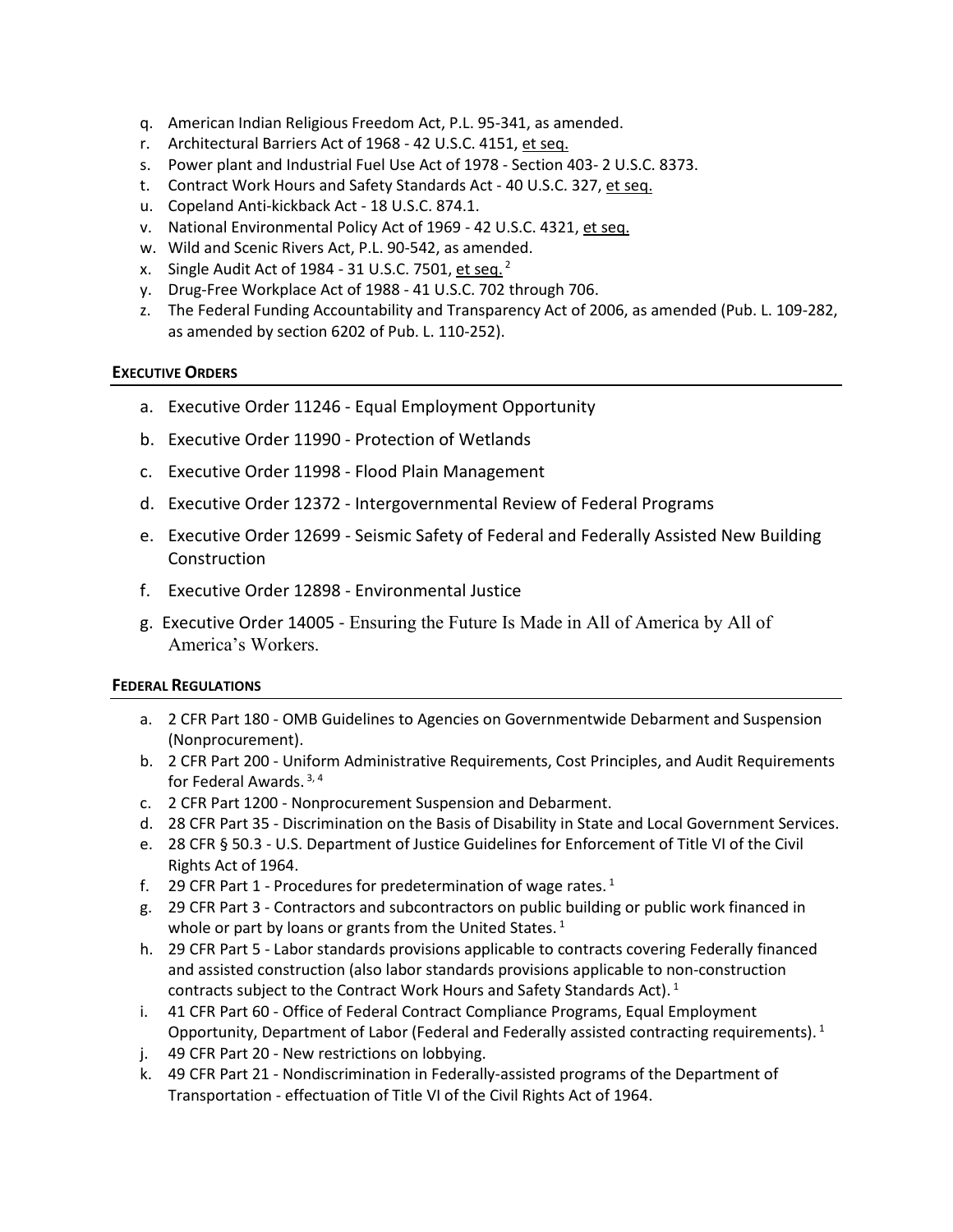- l. 49 CFR Part 23 Participation by Disadvantaged Business Enterprise in Airport Concessions.
- m. 49 CFR Part 26 Participation by Disadvantaged Business Enterprises in Department of Transportation Financial Assistance Programs.
- n. 49 CFR Part 27 Nondiscrimination on the Basis of Disability in Programs and Activities Receiving or Benefiting from Federal Financial Assistance.<sup>1</sup>
- o. 49 CFR Part 28 Enforcement of Nondiscrimination on the Basis of Handicap in Programs or Activities conducted by the Department of Transportation.
- p. 49 CFR Part 30 Denial of public works contracts to suppliers of goods and services of countries that deny procurement market access to U.S. contractors.
- q. 49 CFR Part 32 Government-wide Requirements for Drug-Free Workplace (Financial Assistance).
- r. 49 CFR Part 37 Transportation Services for Individuals with Disabilities (ADA).
- s. 49 CFR Part 41 Seismic Safety.

#### **FOOTNOTES TO ASSURANCE ACRGP ASSURANCE B.1.**

- These laws do not apply to airport planning sponsors.
- <sup>2</sup> These laws do not apply to private sponsors.
- $3$  Cost principles established in 2 CFR Part 200 subpart E must be used as guidelines for determining the eligibility of specific types of expenses.
- 4 Audit requirements established in 2 CFR Part 200 subpart F are the guidelines for audits.

#### **SPECIFIC ASSURANCES**

Specific assurances required to be included in grant agreements by any of the above laws, regulations, or circulars are incorporated by reference in this Grant Agreement.

**1. Purpose Directly Related to the Airport.** It certifies that the reimbursement sought is for a purpose directly related to the Airport.

#### **2. Responsibility and Authority of the Sponsor.**

a. Public Agency Sponsor:

It has legal authority to apply for this Grant, and to finance and carry out the proposed grant; that an official decision has been made by the applicant's governing body authorizing the filing of the application, including all understandings and assurances contained therein, and directing and authorizing the person identified as the official representative of the applicant to act in connection with the application and to provide such additional information as may be required.

b. Private Sponsor:

It has legal authority to apply for this Grant and to finance and carry out the proposed Grant and comply with all terms, conditions, and assurances of this Grant Agreement. It shall designate an official representative and shall in writing direct and authorize that person to file this application, including all understandings and assurances contained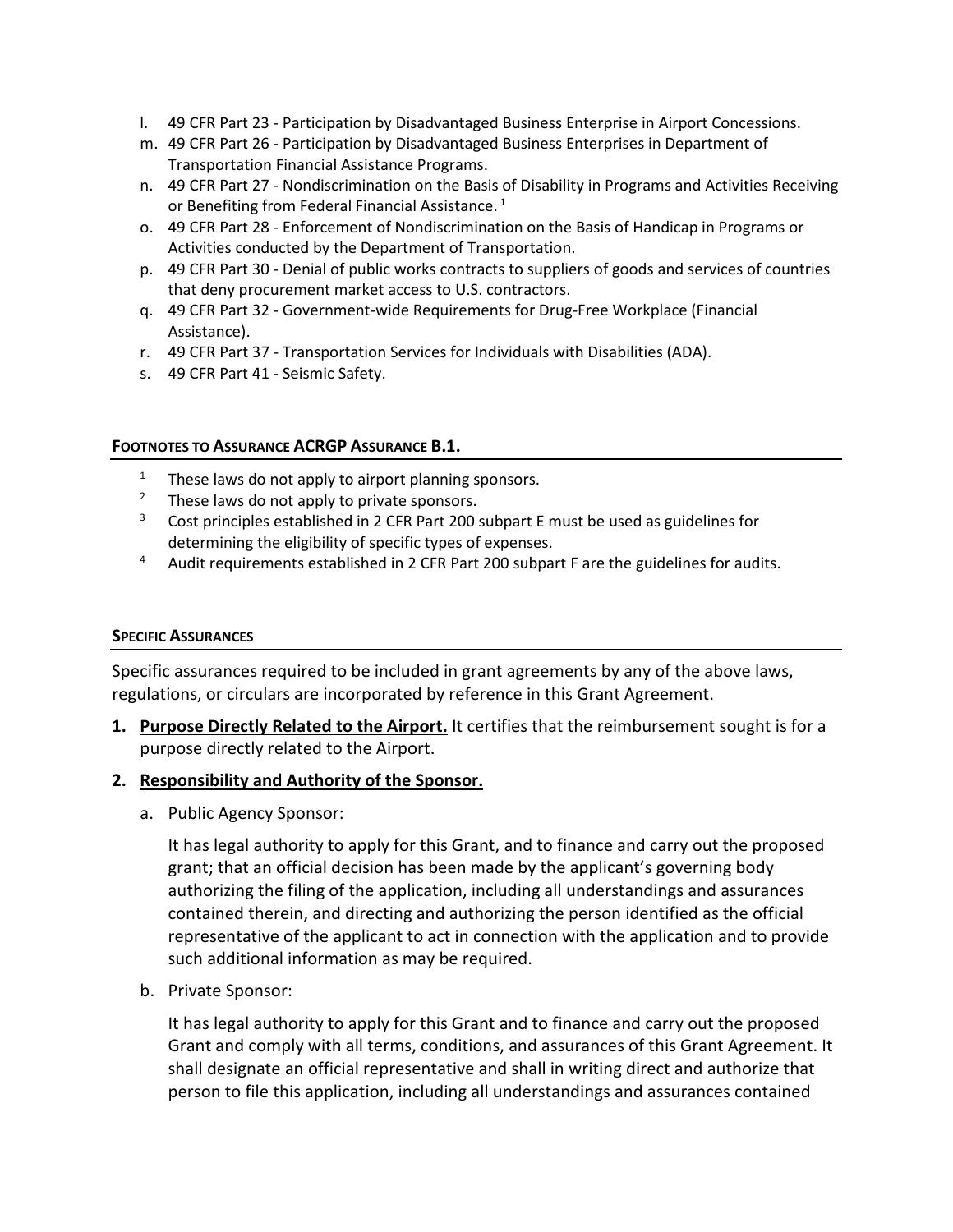therein; to act in connection with this application; and to provide such additional information as may be required.

**3. Good Title.** It, a public agency or the Federal government, holds good title, satisfactory to the Secretary, to the landing area of the Airport or site thereof, or will give assurance satisfactory to the Secretary that good title will be acquired.

### **4. Preserving Rights and Powers.**

- a. It will not take or permit any action which would operate to deprive it of any of the rights and powers necessary to perform any or all of the terms, conditions, and assurances in this Grant Agreement without the written approval of the Secretary, and will act promptly to acquire, extinguish, or modify any outstanding rights or claims of right of others which would interfere with such performance by the sponsor. This shall be done in a manner acceptable to the Secretary.
- b. If the sponsor is a private sponsor, it will take steps satisfactory to the Secretary to ensure that the Airport will continue to function as a public-use airport in accordance with this Grant Agreement.
- c. If an arrangement is made for management and operation of the Airport by any agency or person other than the sponsor or an employee of the sponsor, the sponsor will reserve sufficient rights and authority to insure that the Airport will be operated and maintained in accordance Title 49, United States Code, the regulations, and the terms and conditions of this Grant Agreement.
- **5. Consistency with Local Plans.** Any project undertaken by this Grant Agreement is reasonably consistent with plans (existing at the time of submission of the ACGRP application or State subaward as applicable) of public agencies that are authorized by the State in which the project is located to plan for the development of the area surrounding the Airport.
- **6. Consideration of Local Interest.** It has given fair consideration to the interest of communities in or near where any project undertaken by this Grant Agreement may be located.
- **7. Consultation with Users.** In making a decision to undertake any airport development project undertaken by this Grant Agreement, it has undertaken reasonable consultations with affected parties using the Airport at which project(s) is/are proposed.
- **8. Pavement Preventative Maintenance.** With respect to a project undertaken by this Grant Agreement for the replacement or reconstruction of pavement at the Airport, it assures or certifies that it has implemented an effective Airport pavement maintenance-management program and it assures that it will use such program for the useful life of any pavement constructed, reconstructed, or repaired with Federal financial assistance at the Airport, including ACRGP funds provided under this Grant Agreement. It will provide such reports on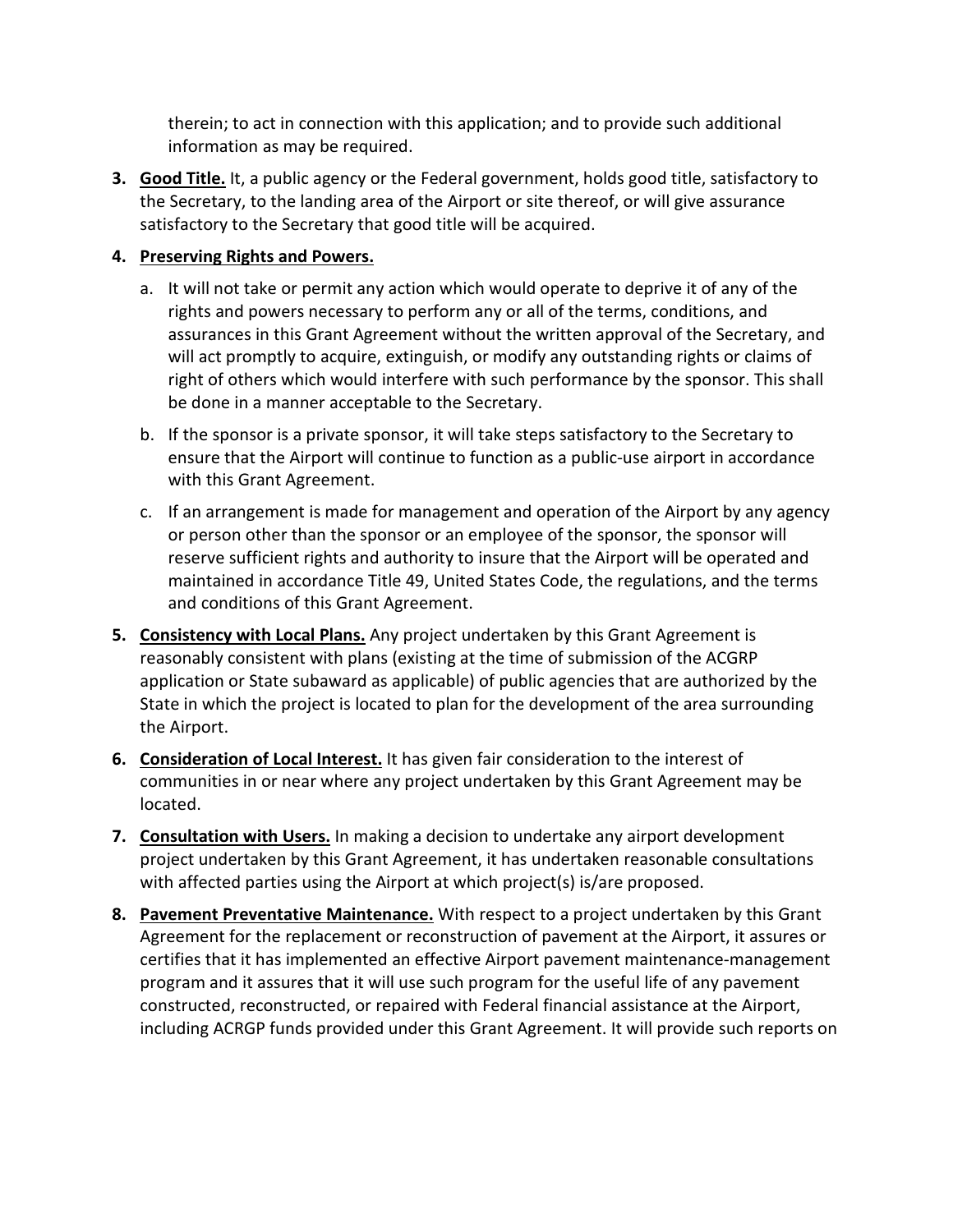pavement condition and pavement management programs as the Secretary determines may be useful.

### **9. Accounting System, Audit, and Record Keeping Requirements.**

- a. It shall keep all Grant accounts and records which fully disclose the amount and disposition by the recipient of the proceeds of this Grant, the total cost of the Grant in connection with which this Grant is given or used, and the amount or nature of that portion of the cost of the Grant supplied by other sources, and such other financial records pertinent to the Grant. The accounts and records shall be kept in accordance with an accounting system that will facilitate an effective audit in accordance with the Single Audit Act of 1984.
- b. It shall make available to the Secretary and the Comptroller General of the United States, or any of their duly authorized representatives, for the purpose of audit and examination, any books, documents, papers, and records of the recipient that are pertinent to this Grant. The Secretary may require that an appropriate audit be conducted by a recipient. In any case in which an independent audit is made of the accounts of a sponsor relating to the disposition of the proceeds of a Grant or relating to the Grant in connection with which this Grant was given or used, it shall file a certified copy of such audit with the Comptroller General of the United States not later than six (6) months following the close of the fiscal year for which the audit was made.
- **10. Minimum Wage Rates.** It shall include, in all contracts in excess of \$2,000 for work on any projects funded under this Grant Agreement which involve labor, provisions establishing minimum rates of wages, to be predetermined by the Secretary of Labor, in accordance with the Davis-Bacon Act, as amended (40 U.S.C. 276a-276a-5), which contractors shall pay to skilled and unskilled labor, and such minimum rates shall be stated in the invitation for bids and shall be included in proposals or bids for the work.
- **11. Veteran's Preference.** It shall include in all contracts for work on any project funded under this Grant Agreement which involve labor, such provisions as are necessary to insure that, in the employment of labor (except in executive, administrative, and supervisory positions), preference shall be given to Vietnam era veterans, Persian Gulf veterans, Afghanistan-Iraq war veterans, disabled veterans, and small business concerns owned and controlled by disabled veterans as defined in Section 47112 of Title 49, United States Code. However, this preference shall apply only where the individuals are available and qualified to perform the work to which the employment relates.

# **12. Operation and Maintenance.**

a. The Airport and all facilities which are necessary to serve the aeronautical users of the Airport, other than facilities owned or controlled by the United States, shall be operated at all times in a safe and serviceable condition and in accordance with the minimum standards as may be required or prescribed by applicable Federal, state and local agencies for maintenance and operation. It will not cause or permit any activity or action thereon which would interfere with its use for airport purposes. It will suitably operate and maintain the Airport and all facilities thereon or connected therewith, with due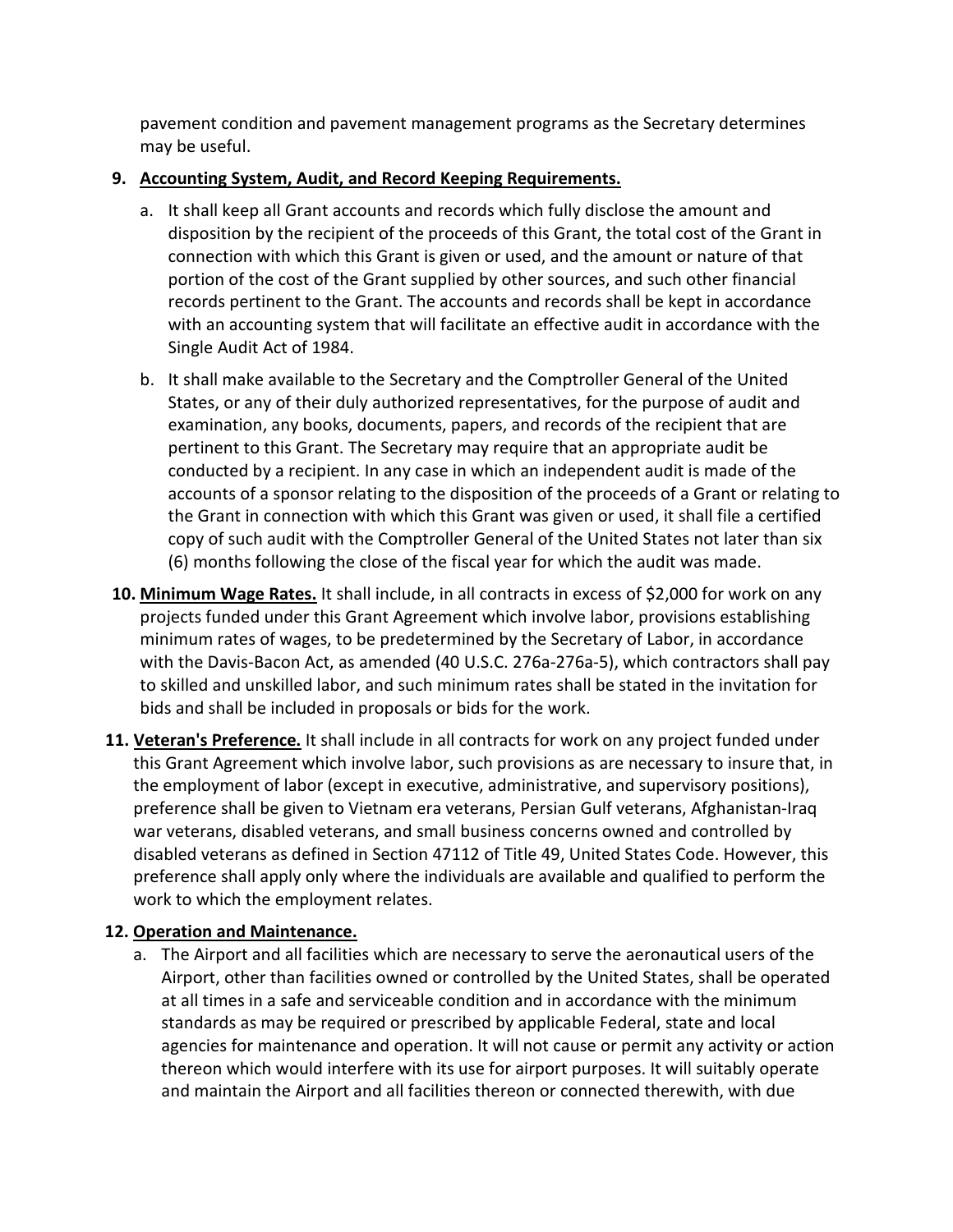regard to climatic and flood conditions. Any proposal to temporarily close the Airport for non-aeronautical purposes must first be approved by the Secretary. In furtherance of this assurance, the sponsor will have in effect arrangements for-

- 1) Operating the Airport's aeronautical facilities whenever required;
- 2) Promptly marking and lighting hazards resulting from airport conditions, including temporary conditions; and
- 3) Promptly notifying airmen of any condition affecting aeronautical use of the Airport. Nothing contained herein shall be construed to require that the Airport be operated for aeronautical use during temporary periods when snow, flood or other climatic conditions interfere with such operation and maintenance. Further, nothing herein shall be construed as requiring the maintenance, repair, restoration, or replacement of any structure or facility which is substantially damaged or destroyed due to an act of God or other condition or circumstance beyond the control of the sponsor.
- b. It will suitably operate and maintain noise compatibility program items that it owns or controls upon which Federal funds have been expended.
- **13. Hazard Removal and Mitigation.** It will take appropriate action to assure that such terminal airspace as is required to protect instrument and visual operations to the Airport (including established minimum flight altitudes) will be adequately cleared and protected by removing, lowering, relocating, marking, or lighting or otherwise mitigating existing airport hazards and by preventing the establishment or creation of future airport hazards.
- **14. Compatible Land Use.** It will take appropriate action, to the extent reasonable, including the adoption of zoning laws, to restrict the use of land adjacent to or in the immediate vicinity of the Airport to activities and purposes compatible with normal airport operations, including landing and takeoff of aircraft.
- **15. Exclusive Rights.** The sponsor shall not grant an exclusive right to use an air navigation facility on which this Grant has been expended. However, providing services at an airport by only one fixed-based operator is not an exclusive right if
	- a. it is unreasonably costly, burdensome, or impractical for more than one fixed-based operator to provide the services; and
	- b. allowing more than one fixed-based operator to provide the services requires a reduction in space leased under an agreement existing on September 3, 1982, between the operator and the Airport.

### **16. Airport Revenues.**

a. This Grant shall be available for any purpose for which airport revenues may lawfully be used to prevent, prepare for, and respond to coronavirus. Funds provided under this ACRGP State Block Grant Agreement will only be expended for the capital or operating costs of the Airport; the local airport system; or other local facilities which are owned or operated by the owner or operator of the Airport(s) subject to this Agreement and all applicable addendums for costs related to operations, personnel, cleaning, sanitization,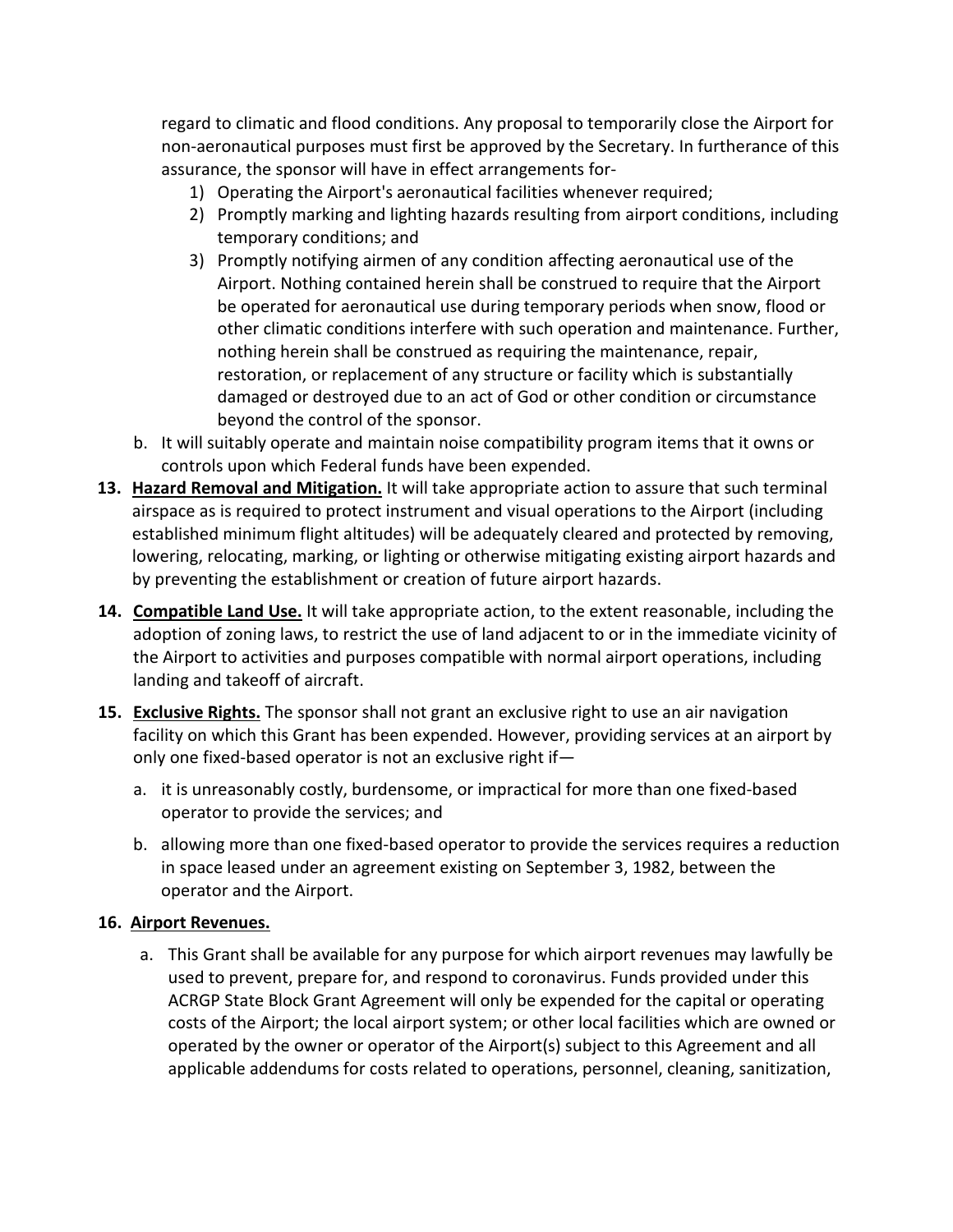janitorial services, combating the spread of pathogens at the Airport, and debt service payments as prescribed in the Act.

b. For airport development, 49 U.S.C. § 47133 applies.

# **17. Reports and Inspections.**

It will:

- a. submit to the Secretary such annual or special financial and operations reports as the Secretary may reasonably request and make such reports available to the public; make available to the public at reasonable times and places a report of the Airport budget in a format prescribed by the Secretary;
- b. in a format and time prescribed by the Secretary, provide to the Secretary and make available to the public following each of its fiscal years, an annual report listing in detail:
	- 1. all amounts paid by the Airport to any other unit of government and the purposes for which each such payment was made; and
	- 2. all services and property provided by the Airport to other units of government and the amount of compensation received for provision of each such service and property.
- **18. Land for Federal Facilities.** It will furnish without cost to the Federal Government for use in connection with any air traffic control or air navigation activities, or weather-reporting and communication activities related to air traffic control, any areas of land or water, or estate therein, or rights in buildings of the sponsor as the Secretary considers necessary or desirable for construction, operation, and maintenance at Federal expense of space or facilities for such purposes. Such areas or any portion thereof will be made available as provided herein within four months after receipt of a written request from the Secretary.

# **19. Airport Layout Plan.**

- a. Subject to the FAA Reauthorization Act of 2018, Public Law 115-254, Section 163, it will keep up to date at all times an airport layout plan of the Airport showing:
	- 1) boundaries of the Airport and all proposed additions thereto, together with the boundaries of all offsite areas owned or controlled by the sponsor for airport purposes and proposed additions thereto;
	- 2) the location and nature of all existing and proposed airport facilities and structures(such as runways, taxiways, aprons, terminal buildings, hangars and roads), including all proposed extensions and reductions of existing airport facilities;
	- 3) the location of all existing and proposed non-aviation areas and of all existing improvements thereon; and
	- 4) all proposed and existing access points used to taxi aircraft across the Airport's property boundary. Such Airport layout plans and each amendment, revision, or modification thereof, shall be subject to the approval of the Secretary which approval shall be evidenced by the signature of a duly authorized representative of the Secretary on the face of the Airport layout plan. The sponsor will not make or permit any changes or alterations in the Airport or any of its facilities which are not in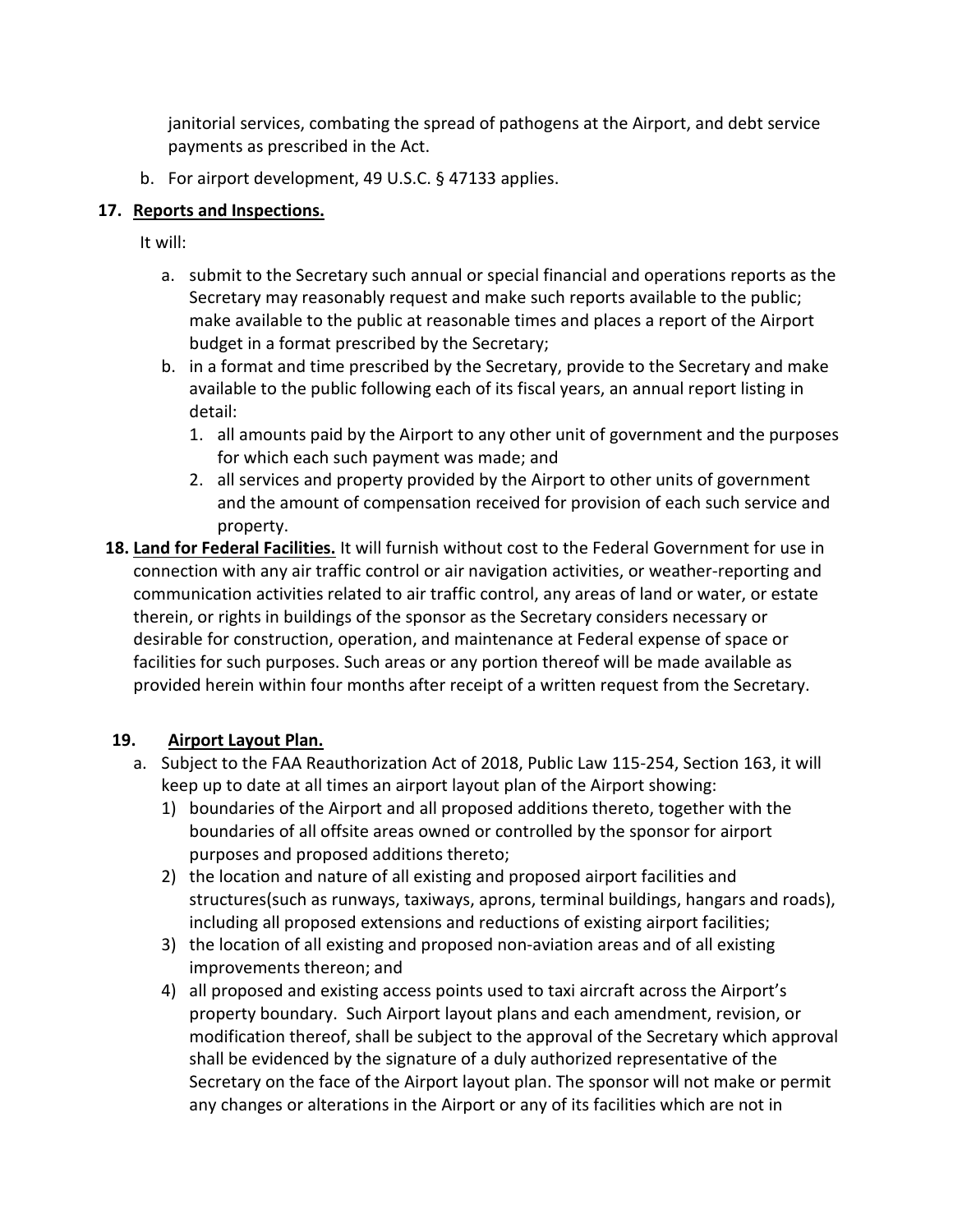conformity with the airport layout plan as approved by the Secretary and which might, in the opinion of the Secretary, adversely affect the safety, utility or efficiency of the Airport.

- b. Subject to the FAA Reauthorization Act of 2018, Public Law 115-254, Section 163, if a change or alteration in the Airport or the facilities is made which the Secretary determines adversely affects the safety, utility, or efficiency of any federally owned, leased, or funded property on or off the Airport and which is not in conformity with the airport layout plan as approved by the Secretary, the owner or operator will, if requested, by the Secretary (1) eliminate such adverse effect in a manner approved by the Secretary; or (2) bear all costs of relocating such property (or replacement thereof) to a site acceptable to the Secretary and all costs of restoring such property (or replacement thereof) to the level of safety, utility, efficiency, and cost of operation existing before the unapproved change in the Airport or its facilities except in the case of a relocation or replacement of an existing airport facility due to a change in the Secretary's design standards beyond the control of the airport sponsor.
- **20**. **Civil Rights.** It will promptly take any measures necessary to ensure that no person in the United States shall, on the grounds of race, creed, color, national origin, sex, age, or disability be excluded from participation in, be denied the benefits of, or be otherwise subjected to discrimination in any activity conducted with, or benefiting from, funds received from this Grant.
	- a. Using the definitions of activity, facility, and program as found and defined in §§ 21.23 (b) and 21.23 (e) of 49 CFR Part 21, the sponsor will facilitate all programs, operate all facilities, or conduct all programs in compliance with all non-discrimination requirements imposed by or pursuant to these assurances.
	- b. Applicability
		- 1. Programs and Activities. If the sponsor has received a grant (or other Federal assistance) for any of the sponsor's program or activities, these requirements extend to all of the sponsor's programs and activities.
		- 2. Facilities. Where it receives a grant or other Federal financial assistance to construct, expand, renovate, remodel, alter, or acquire a facility, or part of a facility, the assurance extends to the entire facility and facilities operated in connection therewith.
		- 3. Real Property. Where the sponsor receives a grant or other Federal financial assistance in the form of, or for the acquisition of, real property or an interest in real property, the assurance will extend to rights to space on, over, or under such property.
	- c. Duration.

The sponsor agrees that it is obligated to this assurance for the period during which Federal financial assistance is extended to the program, except where the Federal financial assistance is to provide, or is in the form of, personal property, or real property, or interest therein, or structures or improvements thereon, in which case the assurance obligates the sponsor, or any transferee for the longer of the following periods:

- 1. So long as the Airport is used as an airport, or for another purpose involving the provision of similar services or benefits; or
- 2. So long as the sponsor retains ownership or possession of the property.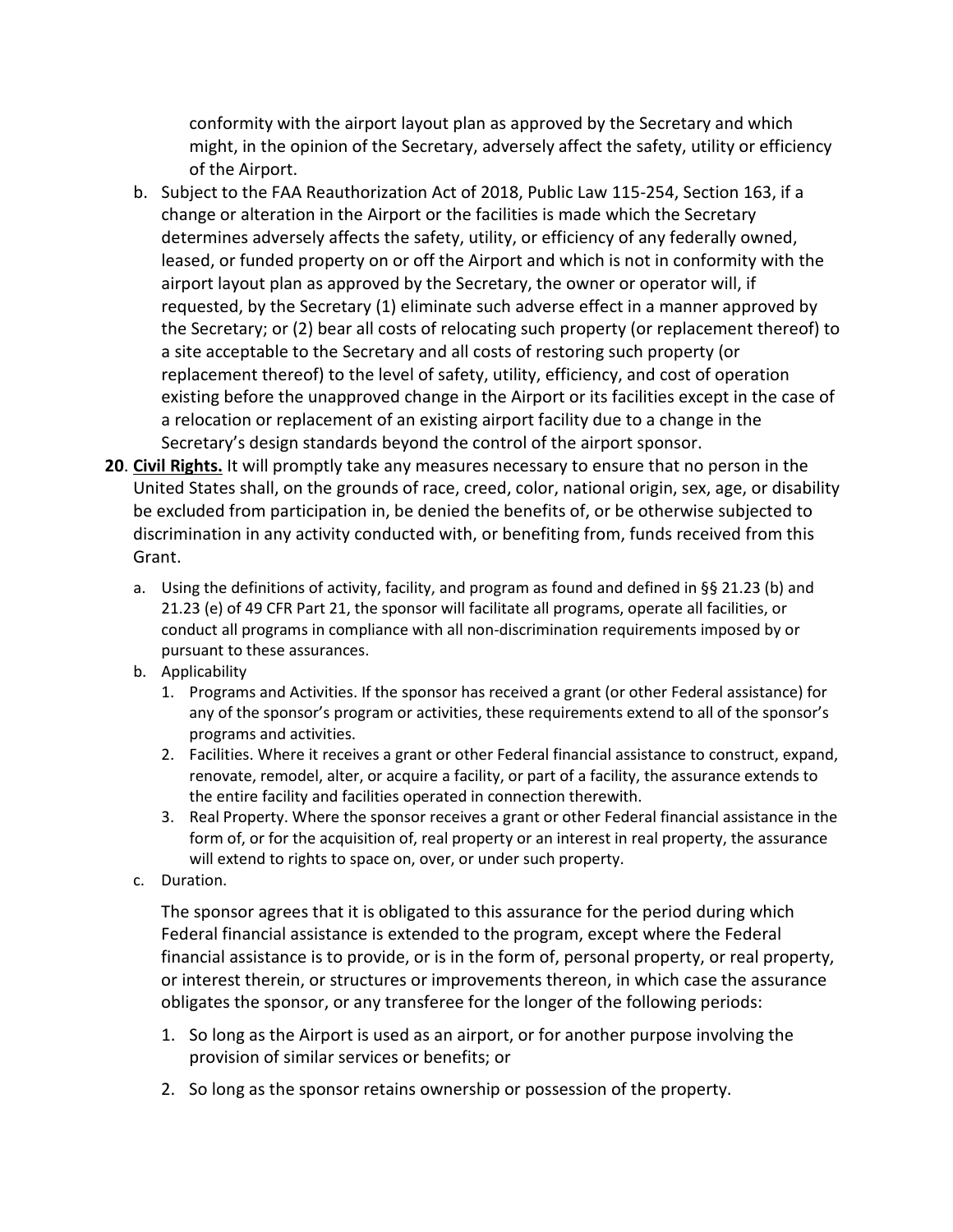d. Required Solicitation Language.

It will include the following notification in all solicitations for bids, Requests for Proposals for work, or material under this Grant and in all proposals for agreements, including airport concessions, regardless of funding source:

"The **(Name of Sponsor)**, in accordance with the provisions of Title VI of the Civil Rights Act of 1964 (78 Stat. 252, 42 U.S.C. §§ 2000d to 2000d-4) and the Regulations, hereby notifies all bidders that it will affirmatively ensure that for any contract entered into pursuant to this advertisement, disadvantaged business enterprises and airport concession disadvantaged business enterprises will be afforded full and fair opportunity to submit bids in response to this invitation and will not be discriminated against on the grounds of race, color, or national origin in consideration for an award."

- e. Required Contract Provisions.
	- 1. It will insert the non-discrimination contract clauses requiring compliance with the acts and regulations relative to non-discrimination in Federally-assisted programs of the DOT, and incorporating the acts and regulations into the contracts by reference in every contract or agreement subject to the non-discrimination in Federally-assisted programs of the DOT Acts and regulations.
	- 2. It will include a list of the pertinent non-discrimination authorities in every contract that is subject to the non-discrimination acts and regulations.
	- 3. It will insert non-discrimination contract clauses as a covenant running with the land, in any deed from the United States effecting or recording a transfer of real property, structures, use, or improvements thereon or interest therein to a sponsor.
	- 4. It will insert non-discrimination contract clauses prohibiting discrimination on the basis of race, color, national origin, creed, sex, age, or handicap as a covenant running with the land, in any future deeds, leases, license, permits, or similar instruments entered into by the sponsor with other parties:
		- A. For the subsequent transfer of real property acquired or improved under the applicable activity, grant, or program; and
		- B. For the construction or use of, or access to, space on, over, or under real property acquired or improved under the applicable activity, grant, or program.
- f. It will provide for such methods of administration for the program as are found by the Secretary to give reasonable guarantee that it, other recipients, sub-recipients, subgrantees, contractors, subcontractors, consultants, transferees, successors in interest, and other participants of Federal financial assistance under such program will comply with all requirements imposed or pursuant to the acts, the regulations, and this assurance.
- g. It agrees that the United States has a right to seek judicial enforcement with regard to any matter arising under the acts, the regulations, and this assurance.
- **21**. **Foreign Market Restrictions.** It will not allow funds provided under this Grant to be used to fund any activity that uses any product or service of a foreign country during the period in which such foreign country is listed by the United States Trade Representative as denying fair